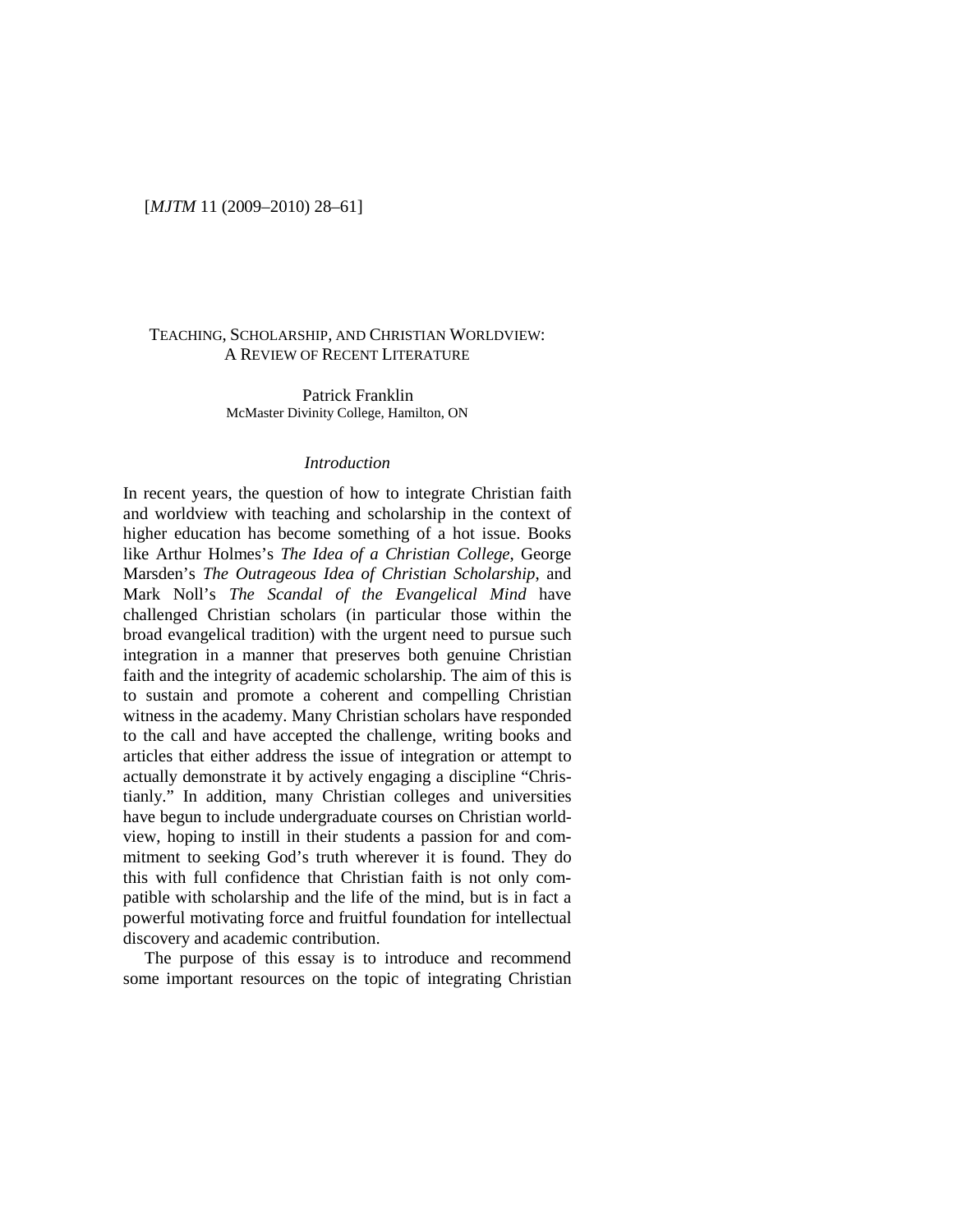worldview with scholarship and teaching in higher education. In particular, it is hoped that this article will expose Christian professors to (i) resources that will help them come to terms with their own vocation and thinking as Christian scholars and teachers; and (ii) resources that will prove helpful and formative for their students. The first section reviews four books that are suitable for students and well suited as textbooks to introduce them to a Christian worldview as it relates to scholarship. The second section reviews three books that are addressed specifically to Christian professors, and are helpful whether they teach at a Christian or a secular college or university. The final section includes a list of other resources for further study and development.

### *Books Well Suited as Course Texts*

Deane E. D. Downey and Stanley E. Porter, eds. *Christian Worldview and the Academic Disciplines:* Cross*ing the Academy*. Eugene, OR: Pickwick Publications, 2009. 542 pp. Pbk. US\$53.00.

*Christian Worldview and the Academic Disciplines*, the most recently published book reviewed in this essay, stands out among other works on the subject because of the nature and scope of its contribution. It is the largest of the books here reviewed and the broadest in terms of addressing the relevance of Christian faith to specific academic disciplines. Its publication marks the culmination of several years of teaching and reflection on the part of its contributors, all of whom were instructors or lecturers in an interdisciplinary studies course at Trinity Western University (Langley, BC), "Introduction to Christian Worldview Thinking," required of all new students. While its authors are deeply informed by recent literature concerning the relationship between Christian worldview and scholarship (which addresses historical, cultural, and philosophical issues and factors), they move beyond reflecting on the relationship itself to actually practicing and showcasing what it means to "think Christianly" with respect to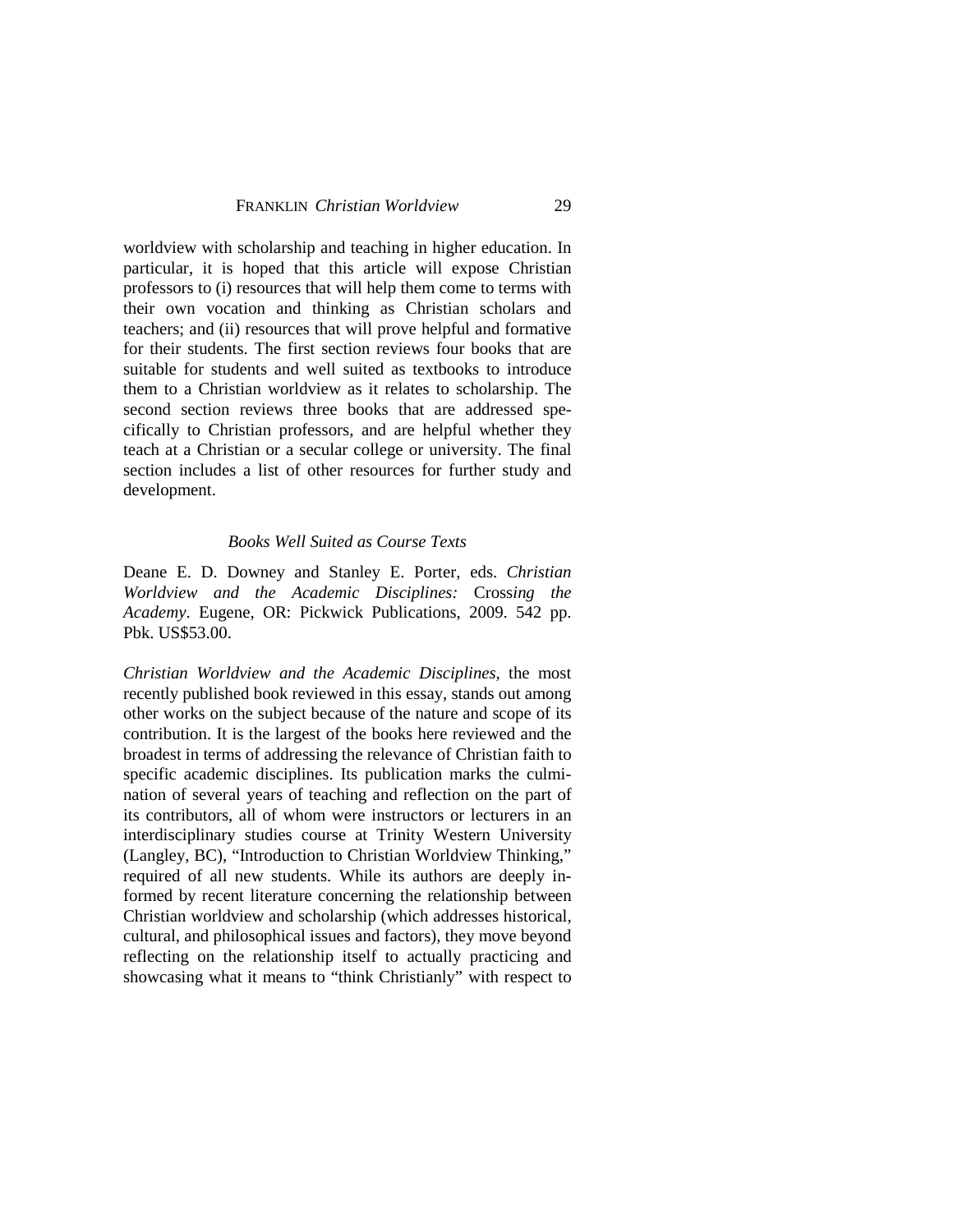specific academic disciplines.<sup>[1](#page-2-0)</sup> A key premise of the book, shared by all authors, is an "explicit commitment to the active integration of biblical truth" with learning, teaching, and scholarly activities (xix).

Four features demonstrate the uniqueness of *Christian Worldview and the Academic Disciplines*. First, while the book is a helpful tool for professors and teachers (especially in helping them to understand and begin to make connections with other academic subjects), it is intended primarily for students. Accordingly, contributors provide a basic introduction to their subject areas and alert students to the subjects' key issues and concerns. Second, the book is useful to a wide range of students. Students in their last year of high school might find it helpful for determining what to study at university or college. Guidance counselors at Christian high schools would do well to obtain a copy. Under-graduate students will find it helpful for orienting themselves to their chosen discipline (e.g., English, history) as well as to other related disciplines (e.g., the arts or the humanities). Graduate students will benefit by broadening their interdisciplinary knowledge and by pursuing the topics in more depth through works suggested in the "For Further Reading" sections at the end of each chapter. Third, the book is unique in the impressive breadth of academic disciplines it covers. It includes twenty-six chapters, each devoted to a specific discipline and written by a scholar who is a recognized expert in the field. This feature allows for broad overall content coverage while also respecting academic integrity and disciplinary specificity. Refreshingly, the book is able to be general without resorting to generalizations and specific without being myopic. Finally, the book offers a uniquely Canadian perspective, as the majority of its contributors are Canadians either by birth or as landed immigrants. This contextual feature does not geographically restrict the intended audience, but adds a unique voice to an intercontinental discussion (the authors are intentionally conversant with scholars from the United States and Great Britain).

<span id="page-2-0"></span><sup>1.</sup> The phrase "think Christianly" is adopted from Harry Lee Poe's *Christianity in the Academy*.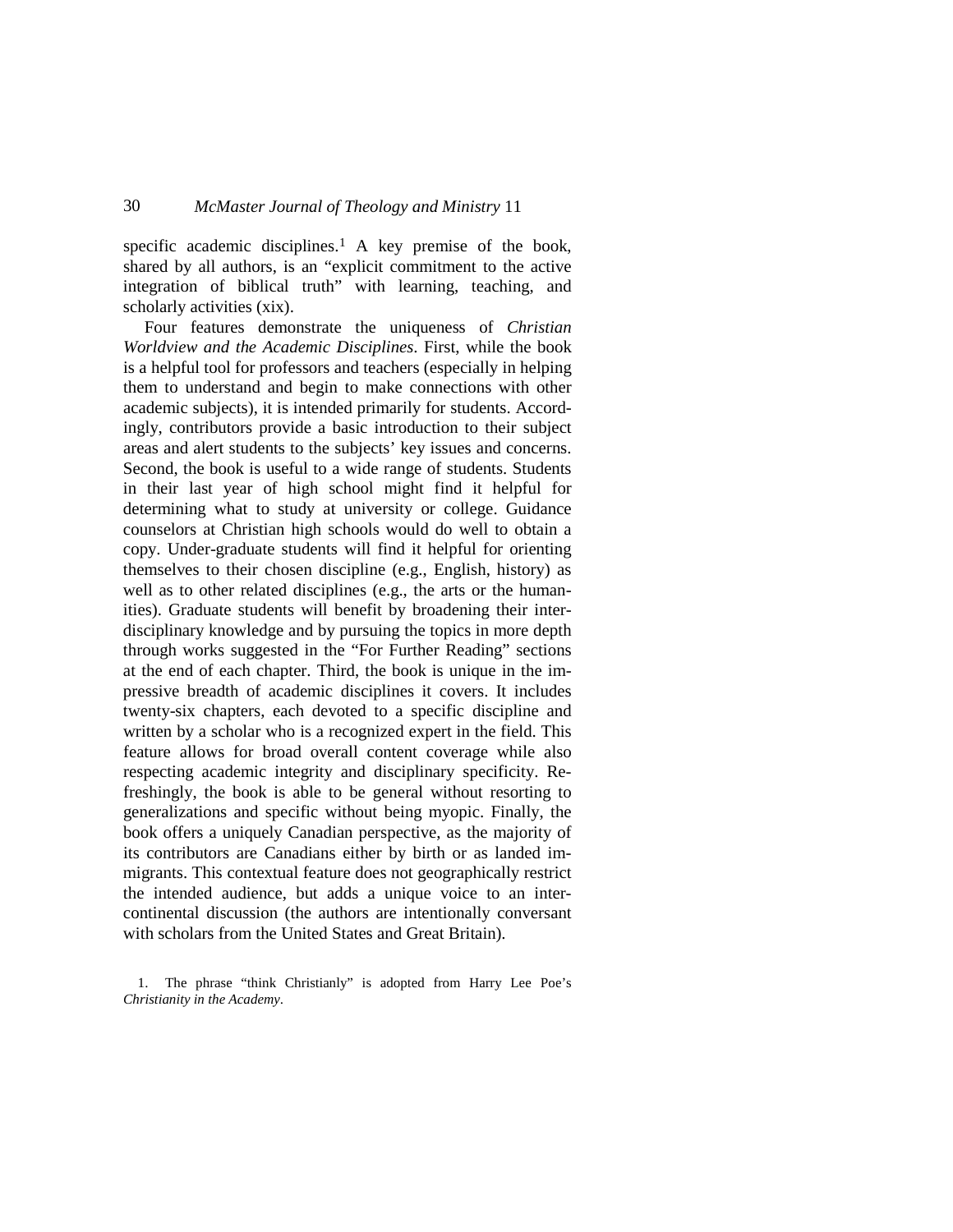### FRANKLIN *Christian Worldview* 31

Part One of *Christian Worldview and the Academic Disciplines* is a "Prolegomena" of three chapters. The first, written by Douglas H. Shantz, discusses the distinctive position the Christian university has held historically, and considers challenges it faces in the twenty-first century. Shantz appeals in particular to two historical figures to elucidate the purpose and calling of the Christian university, namely Thomas Aquinas and John Henry Newman. Aquinas (1225–1274) "characterized the university as a place where students consider the great questions of life in a way that takes both God's Word and God's world seriously" (4). Each has its own place and integrity yet is also related to the other, and one must not destroy this delicate tension with either an "unworldly spirituality" or a "secularist worldliness" (4). Aquinas also believed that the university's primary focus and calling was to teach students, not first and foremost to do research. Doing this effectively requires a "loving identification with the beginner" to arouse wonder and amazement and encourage questioning (5). This requires, in turn, that the teacher also continues to learn and inquire with wonder and amazement into his or her subject matter. According to Newman (1801–1890), the goal of the university is to produce thinking people through discipline and mental cultivation. Such people have had their minds trained to be accurate, consistent, logical, and orderly. Newman also stresses the importance of community in a residential setting for education. When intelligent and interested students come together in this manner, "they are sure to learn one from another, even if there be no one to teach them" (Shantz quoting Newman, 8). The university is therefore an intellectual community, where students and professors enter into a relationship entailing certain duties and commitments commensurate with learning. Finally, Newman stresses the importance of a broad curriculum in order to respect the "fullness, wholeness, and unity of knowledge" (9). In the final section of his essay, Shantz draws attention to the pervasive influence the university has in contemporary culture and, consequently, its strategic importance for Christian influence. If Christians wish to impact contemporary culture, to "bring the mind of Christ to bear on the issues of our day" (11), they must do so in and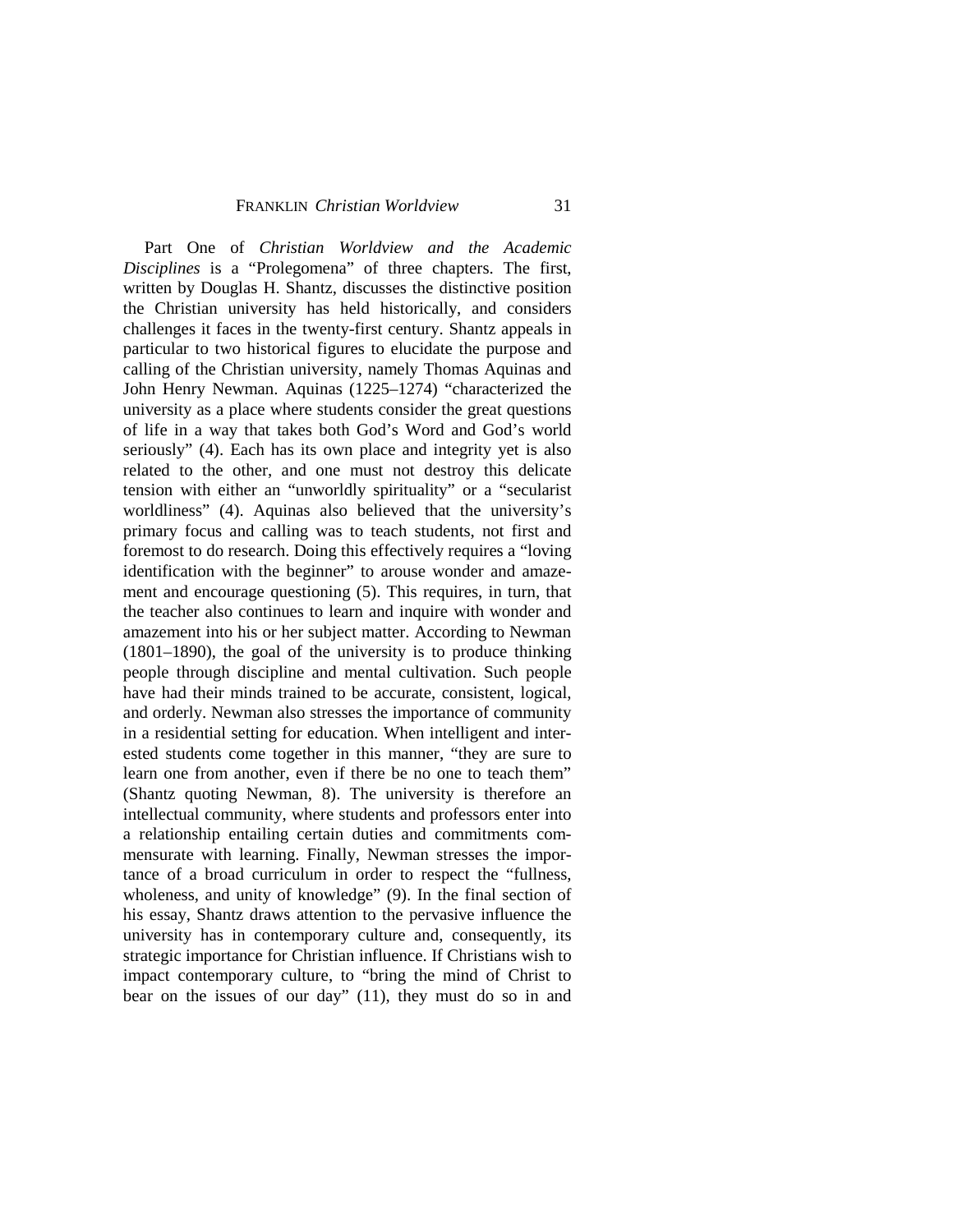through the university. Thus, "Saving the university is critical for saving the Christian mind" (11).

In the second chapter, Bill Strom sets forth a basic Christian worldview. He defines worldview as "the set of assumptions we hold about the nature of life, the purpose of life, and the relation of people to the cosmos" (14). He proceeds to explain how one acquires a worldview and how it functions in one's life. Strom then defines a Christian worldview as "the beliefs, values, behaviors, and assumptions we as biblically informed Christians hold that guide our perceptions about who we are, what the world is like, and why we are even here in the first place" (20). Strom attempts to explicate his own Christian worldview (he is careful to refer to it as *a* Christian worldview and not *the* Christian worldview) in two ways. First, he appeals to three important documents in the Christian tradition, namely the Apostles' Creed, the Ten Commandments, and the Lord's Prayer. Second, he poses four theoretical questions (Who am I? What's wrong? Where am I? What is the remedy? $)$ <sup>[2](#page-4-0)</sup> that concern fundamental aspects of the human condition, and attempts to answer them "Christianly" (though it might be more precise to say that Strom answers these questions "evangelically" rather than broadly "Christianly"). Strom concludes his essay with some reflections on the challenges of promoting a Christian worldview in a postmodern cultural setting.

In the third and final chapter of the Prolegomena, Donald M. Page explores what it means to cultivate a Christian mind. He begins with a discussion of the failure of the contemporary university to produce graduates who can think and act wisely. He then sets forth an argument for the importance of intellectual development for the Christian tradition. Finally, he suggests six essential characteristics or traits of the Christian mind. First, the Christian mind *is open*, inquiring honestly both about the world and God as we attempt to see the world from the Creator's perspective. Second, the Christian mind *learns from history*, which is something we observe both within Scripture itself and

<span id="page-4-0"></span>2. Strom borrows these four ultimate questions from Walsh and Middleton's *The Transforming Vision*.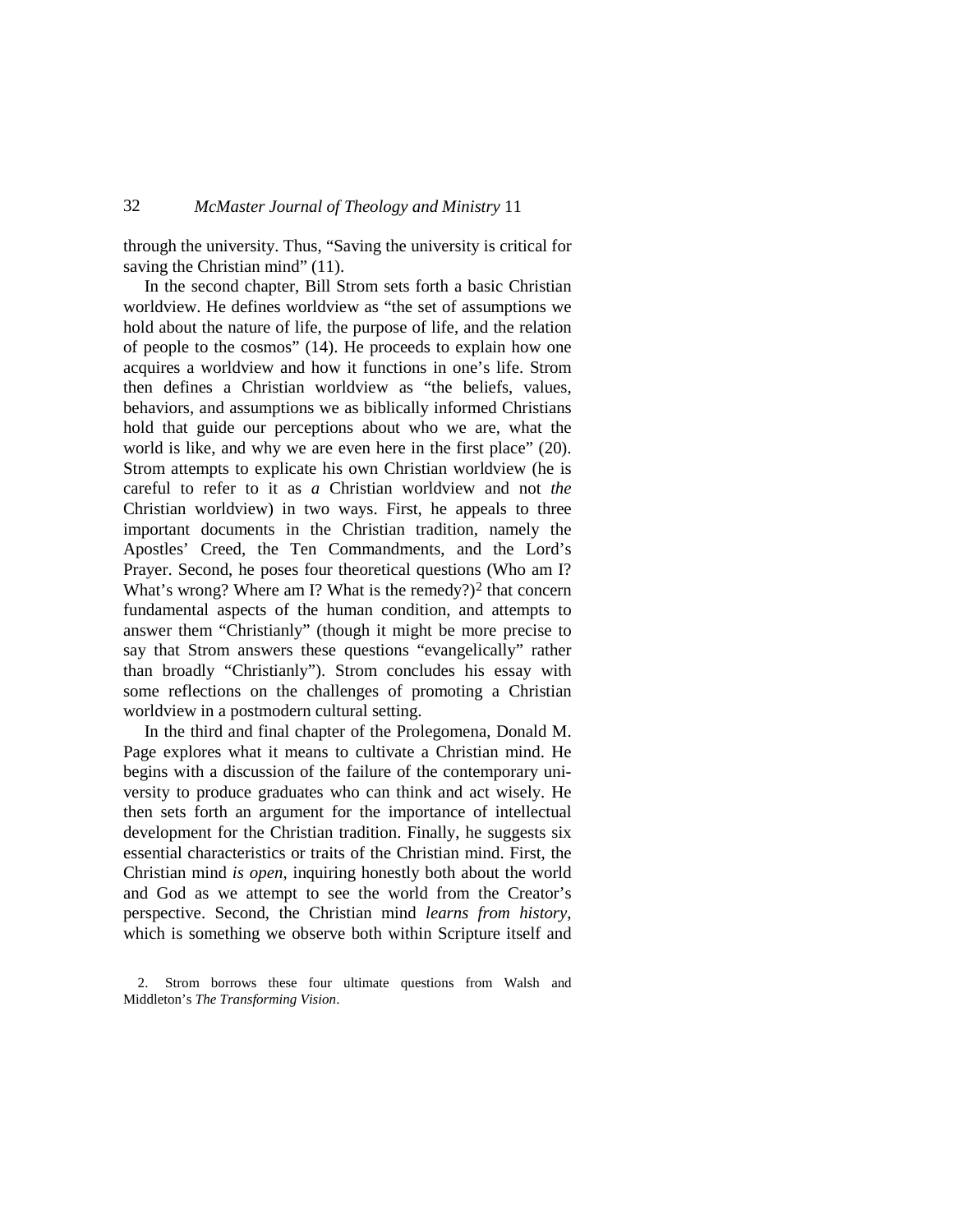in the historic Christian tradition. Third, the Christian mind *is humanistic*, which means it has a deep concern for persons over facts and theories. Fourth, the Christian mind *possesses ethical sensitivity to good and evil*; it does not accept the illusory value neutrality so prized by the secular academy. Fifth, the Christian mind *is aesthetically sensitive*, valuing and nurturing what is intrinsically good, true, and beautiful. Finally, the Christian mind *is truthful*, believing that truth is accessible and calls us to responsibility before reality and God.

Part two of the book consists of the twenty-six chapters that relate Christian worldview to specific academic disciplines. Each chapter is written by an expert who provides an introduction to the key issues of their discipline and then attempts to "outline some of the ways in which a biblically-informed Christian worldview impacts and affects their involvement in and approach to that discipline" (xx). Some of the authors spell this out by explicitly relating their discipline to particular worldview issues or topics or to particular Christian doctrines, traditions, or documents; others do this more implicitly in a performative manner by showcasing a way to think and write Christianly about their discipline (i.e., they discuss their discipline with their Christian assumptions more implicit than explicit). The chapters vary somewhat in depth and breadth, but generally speaking they are all informative and helpful and many of them are excellent and thought-provoking.<sup>[3](#page-5-0)</sup> It is impossible to provide a summary here, given the breadth and immensity of the book; it contains a chapter on each of the following subjects: art, biblical studies, biology, business, chemistry, communications, computing science, cultural anthropology, economics, English literature, geography, geology, history, linguistics, mathematics, modern languages, music, nursing, philosophy, physical education/heath/ sport, physics, political science, psychology, sociology, teacher

<span id="page-5-0"></span><sup>3.</sup> Examples of this variation in depth and breadth include: (i) essay length; (ii) degree of integration of the discipline with Christian worldview (some integrate cohesively and deeply, some less so); (iii) grasp of theology and doctrine; and (iv) number of sources cited and works recommended for further reading.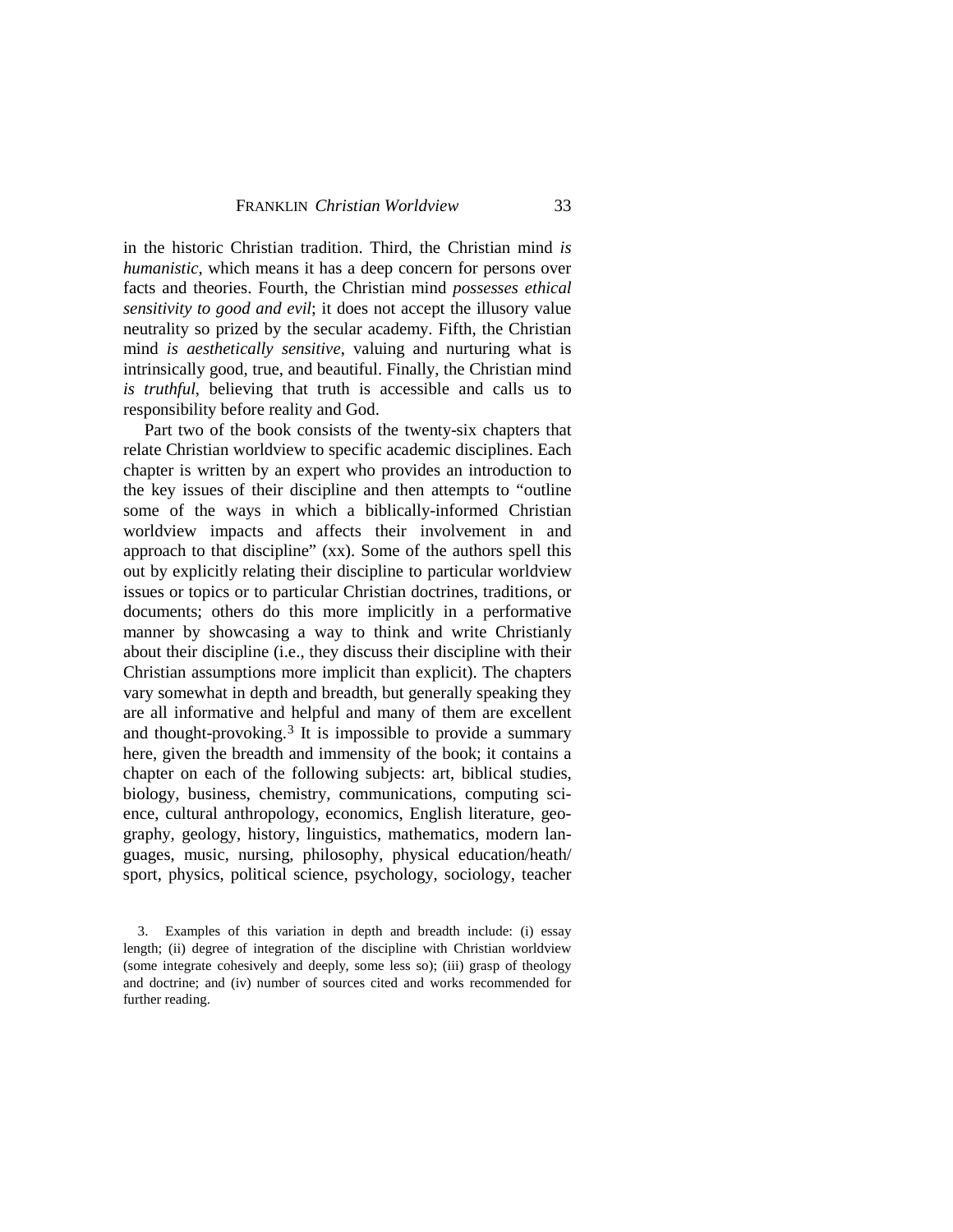education, and theater art. So rather than making generalizations about the entire book, I will instead focus on one exemplary chapter, "A Christian Perspective on Biology" by Dennis R. Venema and Richard J. L. Paulton (106–27).

In their introduction, Venema and Paulton provocatively state: "To study biology as a Christian is both a wonderful journey of investigation and discovery, as well as a potential quagmire of deeply contentious and divisive issues" (106). They also note up front that often "the approach to the science of biology in evangelical Christian circles is one of suspicion and mistrust" (107). A notoriously contentious issue for evangelicals has been the debate over biological origins in relation to Scripture, particularly with respect to the compatibility or noncompatibility of evolutionary theory with the Creation narrative in Genesis. Consequently, Venema and Paulton devote several pages (107–15) to a discussion of three major Christian approaches to this debate. They begin with a brief historical narrative outlining the context in which Darwin's ideas emerged, noting that Darwin formulated his theory on the basis of observable data rather than on the basis of an *a priori* philosophical commitment (e.g., to materialism or agnosticism). They point out that repeated scientific experimentation since Darwin has confirmed evolutionary theory, demonstrating both its explanatory and predictive power, to the point that today "evolutionary theory unites biology into a cohesive science" (109). Venema and Paulton then discuss several Christian approaches to biological origins, including: (i) Creationism: the approach that sees Scripture as the best source of scientific information about the natural world and rejects evolution (e.g., groups like *Answers in Genesis* and the *Institute for Creation Research*); (ii) Thesistic evolution: the view that God uses evolution as a mechanism in the creation process (examples include Kenneth Miller and Francis Collins); (iii) Intelligent Design: a mediating view that emphasizes what it regards as evidence of design throughout the natural world (implying a Designer), particularly the existence of biological systems that cannot (allegedly) be accounted for by naturalistic mechanisms (representatives include Phillip Johnson, Michael Behe, and William Dembski). While Venema and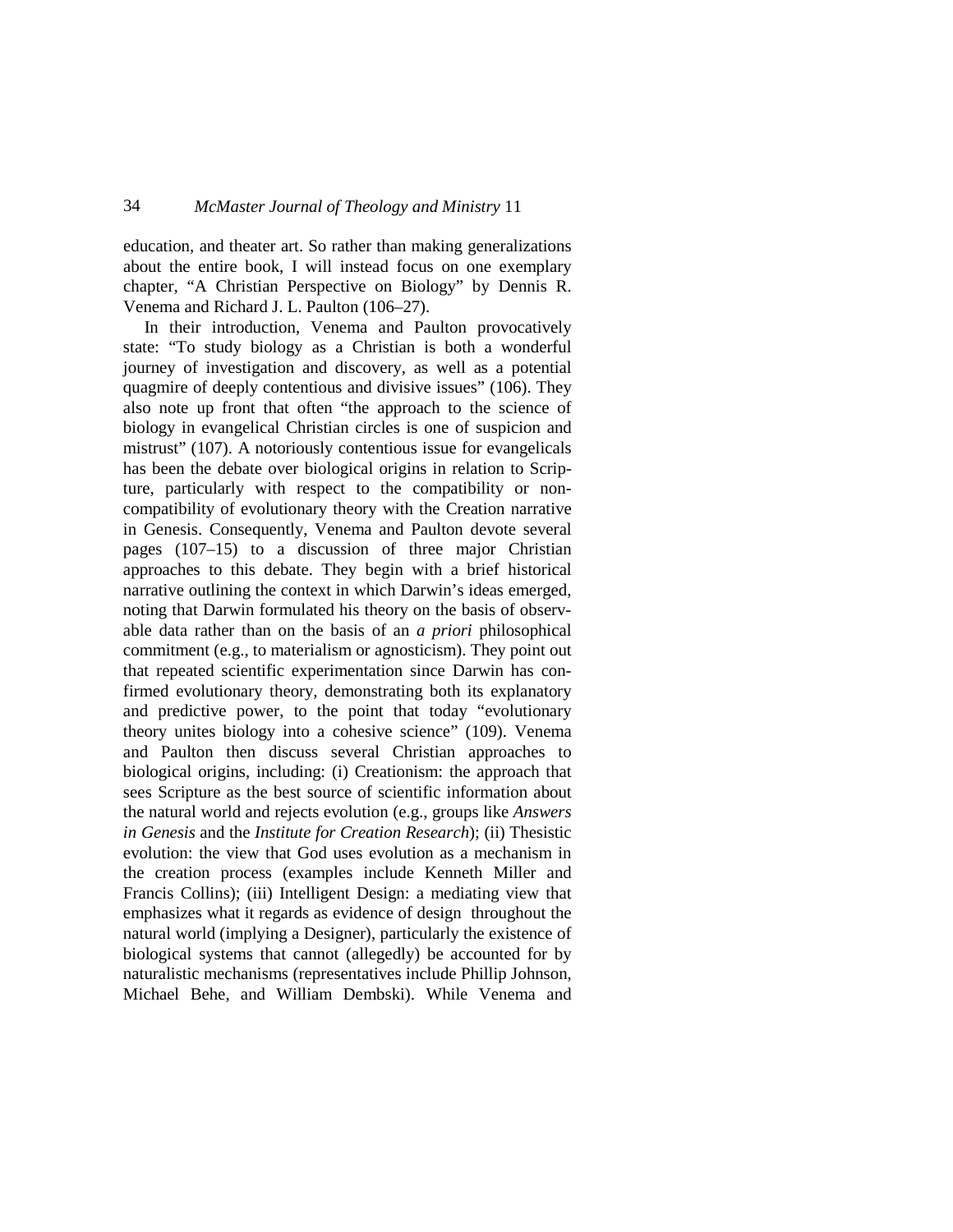Paulton treat each of these options fairly, they clearly favor "theistic evolution" as the only view that upholds the integrity of both theology and science.

In the next two sections of the essay Venema and Paulton discuss two additional issues that have pressing significance for Christian worldview and life practice. The first concerns recent scientific advances in biology, biotechnology, and genetics. One of the wide-spread ethical concerns here is that the availability of genetic enhancement might lead to new forms of discrimination and then stratification (social, economic, etc.). Venema and Paulton point out that the main issue theologically is not genetic differences (which are inevitable, and present even now) but how we respond to those differences. They employ Paul's discussion of Jew-Gentile relations in Galatians to argue that the new reality in Christ creates a different kind of social order, one established not on the basis of biology but on the basis of Christ's redemptive work and purposes. The second issue concerns the question of what an appropriate approach to the environment might be from a Christian point of view. To address this issue theologiically, Venema and Paulton discuss the relevance and impact of various eschatological positions (i.e., premillennial "rapture" eschatology vs. "new creation" eschatology). For both of these contemporary issues, Venema and Paulton argue that Scripture offers no straightforward answers to the complex ethical questions that arise. Careful and accurate thinking that is deeply rooted both in science and in the Christian tradition is required.

The essay by Venema and Paulton is representative of the book on several fronts. It introduces students to basic broad questions, such as, "What is science?" It demonstrates how one might begin to "think Christianly" fairly and coherently about a particular discipline, in this case biology, working from within the framework of committed Christian belief yet without narrowly defining what one *must believe or say* where interpretive differences exist. It addresses head-on some of the challenges that Christians operative within the discipline will face. It attends to issues and questions that arise naturally from within the discipline but cannot be answered by it (e.g., ethical, existential issues). And, finally, it includes a detailed list of works "for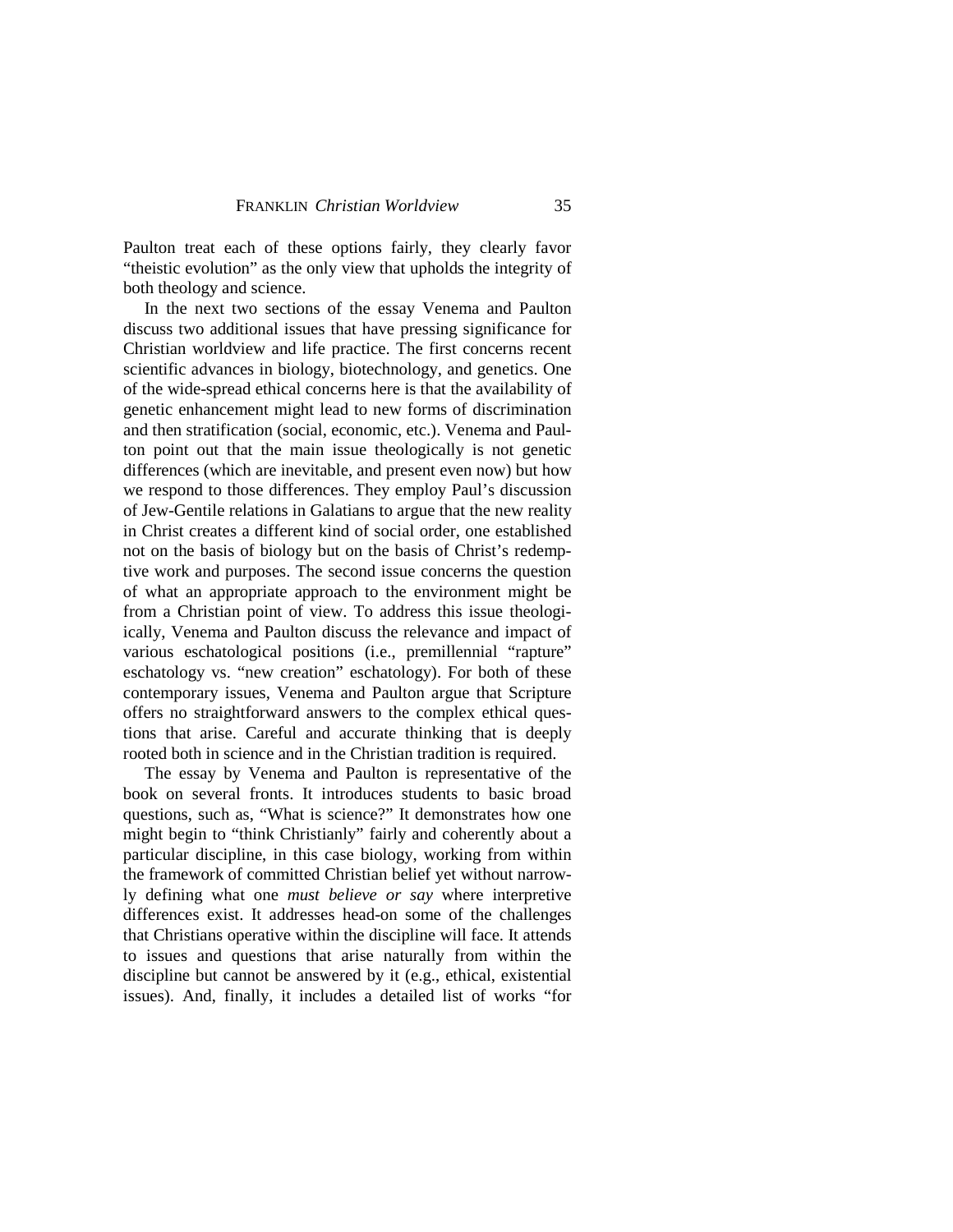further reading," should the student wish to pursue any of the issues further. While this particular essay focuses less on "introductory" kinds of issues (e.g., What is biology? What are its methods and procedures? etc.) than other essays in the volume (see, for example, Grimm-Vance's article on art or Porter's article on biblical studies), it effectively demonstrates the integration of Christian faith and scholarship in the biological sciences.

Michael W. Goheen and Craig G. Bartholomew. *Living at the Crossroads: An Introduction to Christian Worldview*. Grand Rapids: Baker Academic, 2008. 224 pp. Pbk. US\$19.99.

What happens when two different worldviews, each of which is comprehensive or all-embracing in scope and makes unique claims about the nature and content of ultimate reality, come into conflict? For Christians, such an occurrence is an opportunity for a missional encounter, according to Michael Goheen and Craig Bartholomew. Their book, *Living at the Crossroads*, essentially narrates the encounter between two such worldviews—that of the Christian tradition and that of late modern culture—and leads the reader to reflect theologically on the background (historical and philosophical), nature, and significance of that encounter for Christian existence in the world today. Perhaps a key representative passage summarizing the general thrust of the book is the following:

God's people living at the crossroads are engaged in a missionary encounter where two ultimate and comprehensive stories—the biblical story and the cultural story—collide. If we believe that the gospel offers the true story of the world, and are therefore committed to shaping our lives by it, then we will indeed engage with the cultural story being lived out around us (131).

The stated purpose of the book is to get undergraduate students and church members excited about the scope of the gospel and the breadth of their own callings. The authors write in the spirit of Walsh and Middleton's *The Transforming Vision*, a book that they regard as important and helpful but unfortunately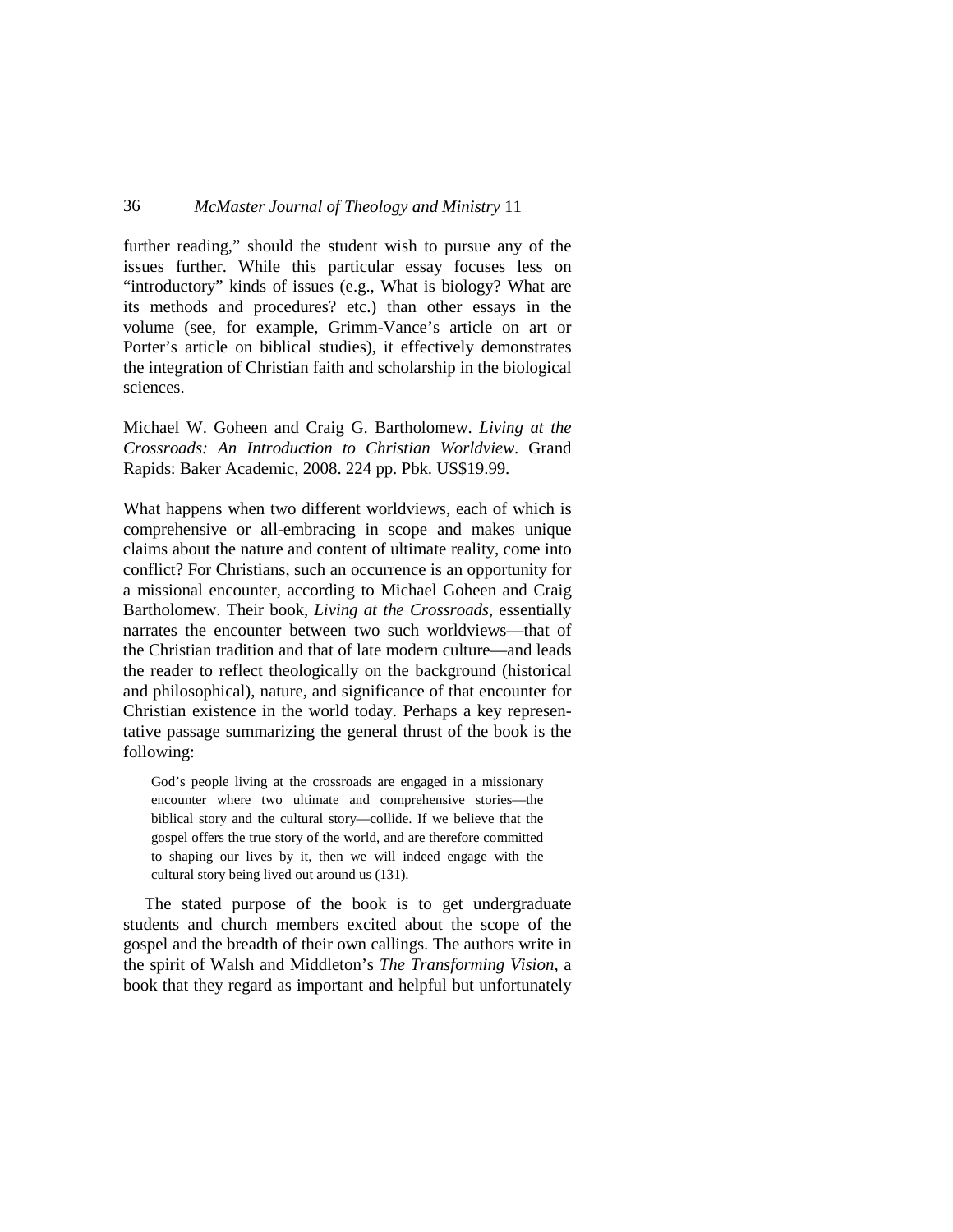now outdated (published in 1984) and insufficient in its treatment of "the dynamic of contextualization" (xv). While several other books covered in this essay tend to apply particular aspects or ideas of a Christian worldview to present issues in scholarship (almost in a deductive sort of way), *Living at the Crossroads* makes the important point that a "Christian worldview" is not a static system but is always formulated and expressed within a particular context and is defined, in part, by its awareness, understanding, and engagement (even conflict) with other competing contemporary worldviews. Fleshing out and situating this general description of the main theme, in their preface the authors list five important emphases of the book. First, they stress that Christianity involves a personal relationship with God through Jesus Christ. This is fundamental to any worldview that claims to be Christian. Second, the gospel as recorded in the Scriptures is as broad as creation. In other words, it addresses humans as whole beings living in a reality in which the natural and the spiritual intersect and influence each other. Christ draws people to himself and renews them spiritually but also redirects and sends them into the world to live out the reality and implications of a redeemed life. Third, they insist that "worldview" is a useful term even though it is limited. Aware that many in a postmodern cultural setting are skeptical or even hostile toward the concept of "worldview" (and that their criticisms need to be heard and appreciated), they nevertheless believe that the term is still useful. Fourth, they suggest that recent insights from the burgeoning study of mission can immeasurably enrich worldview studies. This particular insight concerning the deep interconnection between missiology on the one hand and worldview analysis and encounter on the other is one of the most unique and potentially fruitful contributions *Living at the Crossroads* makes among the other books reviewed in this essay. Finally, Goheen and Bartholomew stress that worldview studies must be increasingly ecumenical in recognition of the rich diversity of the Christian tradition.

The book's first two chapters make the case that all of human life is shaped by some kind of story. This is obviously the case for Christian life, which is shaped and framed by the biblical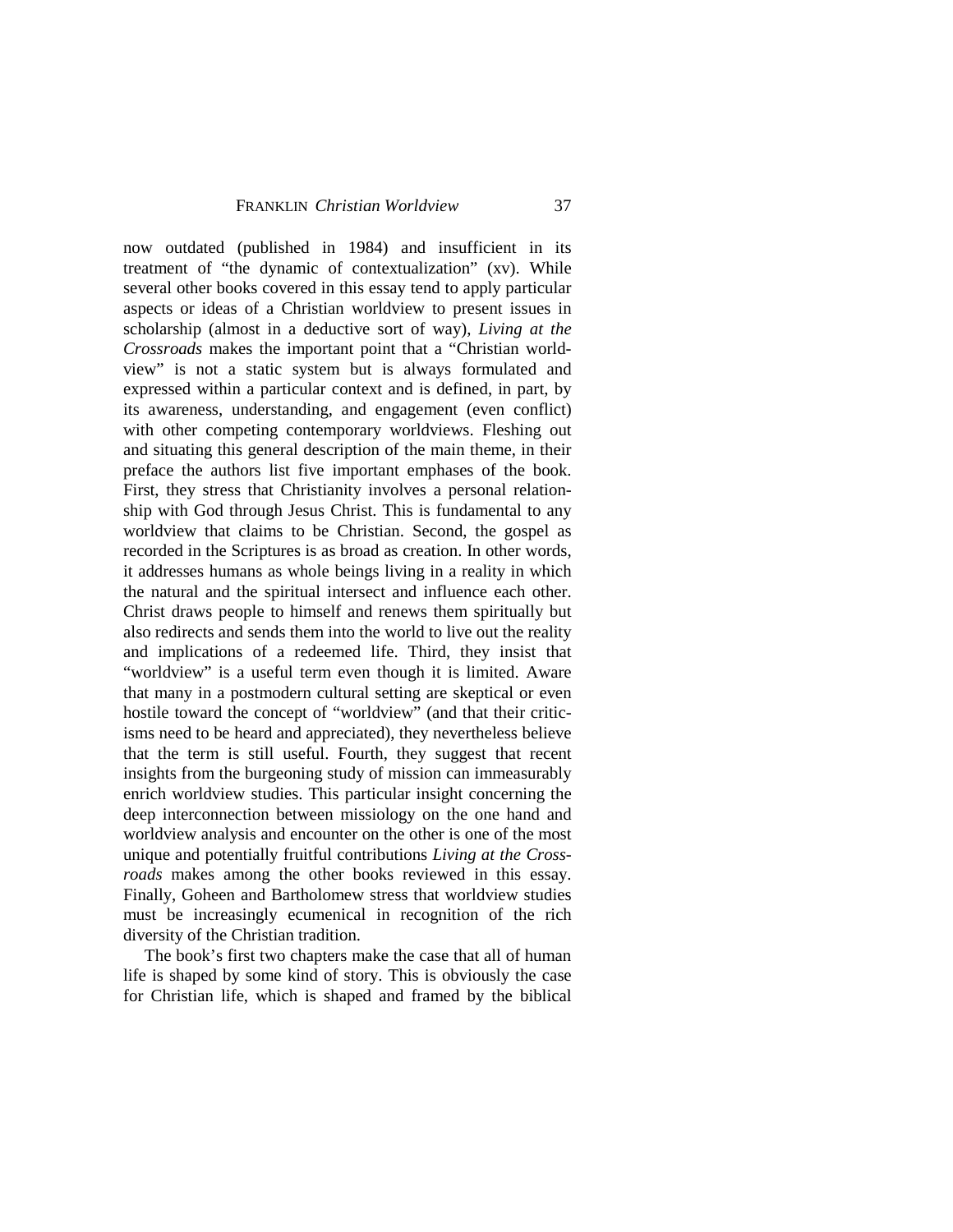narrative. However, it is equally true of modern Western culture, which is guided by its own story about who we are and where we came from. The story or stories that define a person's life at the deepest level form the pre-critical foundation or basis of that person's worldview. A worldview is "an articulation of the basic beliefs embedded in a shared grand story that are rooted in a faith commitment and that give shape and direction to the whole of our individual and corporate lives" (23). Thus, a Christian worldview is an expression of the basic beliefs embedded in the narrative of Scripture that are rooted in faith in the God of Scripture, revealed most completely in the person of Jesus Christ, and that shape and direct Christian life. The modern worldview, by contrast, expresses the basic beliefs embedded in the modern narrative of progress and freedom through human effort and reason (8). Goheen and Bartholomew suggest that these two stories are radically incompatible and, therefore, that Christians find themselves at a crossroads between two fundamental worldviews. In the chapters that follow, the authors spell out in more detail what they mean by "biblical worldview" and "modern Western worldview" by first exploring the "creation, sin, restoration" contours of the biblical narrative (in chapters 3–4) and then by tracing the roots and key developments of the modern Western story (in chapters 5–6). Chapter 7 focuses on four significant factors that are presently shaping the plot and trajectory of the modern Western story, including postmodernity, consumerism and globalization, the renaissance of Christianity, and the resurgence of Islam.

In their final chapter, Goheen and Bartholomew argue that the Christian gospel must be incarnated in every sphere of life. To begin to explore the implications of this assertion, they select six prominent areas in contemporary life and reflect on how a Christian worldview might be expressed within them. These six areas are business, politics, sports and competition, creativity and art, scholarship, and education. For example, in their discussion of Christian worldview and scholarship, they offer three proposals concerning the relationship between Scripture and the scholarly endeavor (163–64). First, Scripture offers the true story about the meaning of our lives and the calling within which scholarship is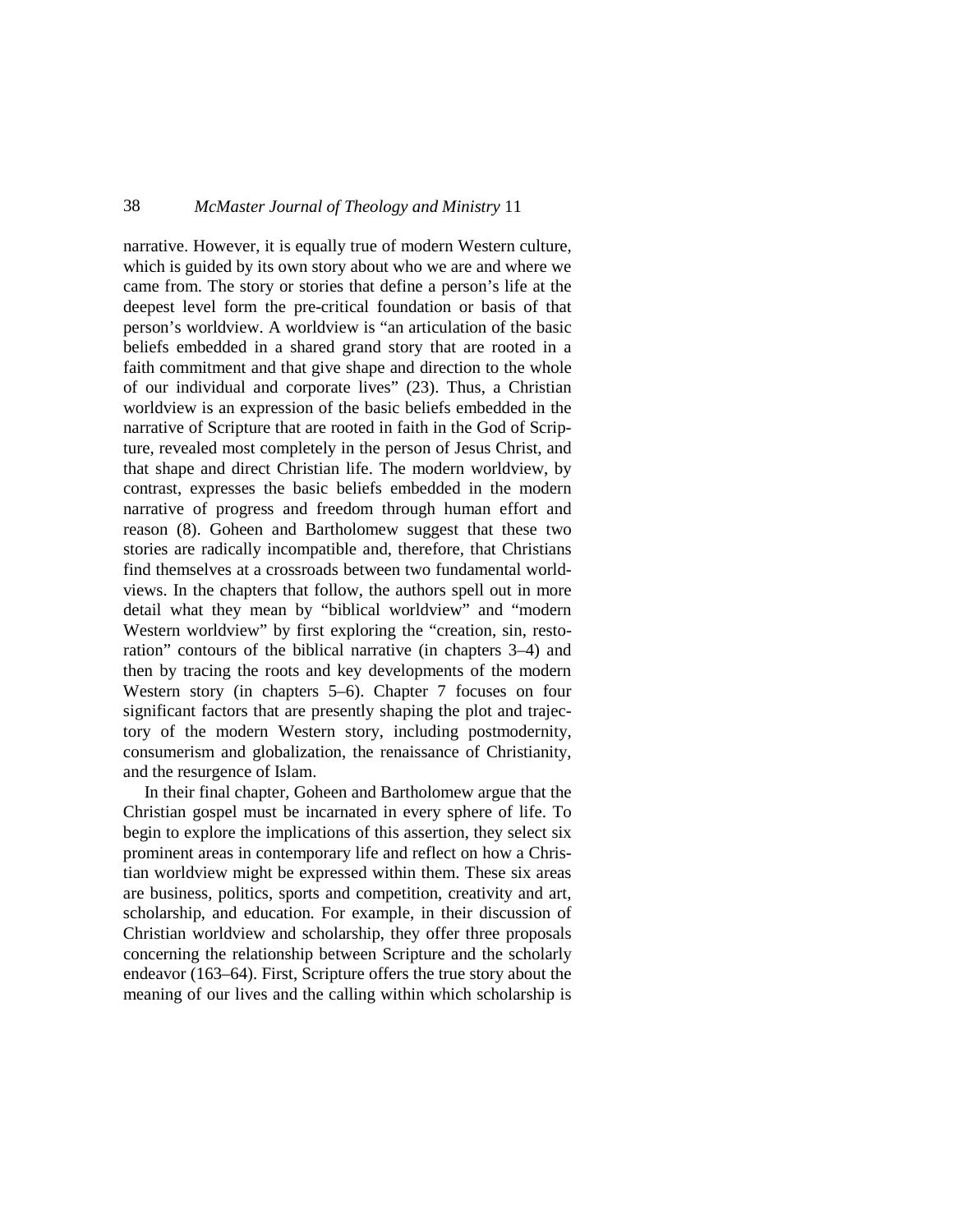conducted. Christian scholars can pursue their work within the context of living in a greater story, serving a greater kingdom, and working toward greater purposes guided by ultimate values. Second, scholars can elaborate on the significance of the biblical categories of creation, fall, and redemption for their scholarship. Third, Scripture reveals important themes and norms to guide the scholar, for example by critiquing ideology, reductionism, and materialism, and by promoting wholeness and justice.

With regards to Christian worldview and education, Goheen and Bartholomew note that modern university education operates within a basic narrative that assumes Enlightenment ideals of progress, critical reason, individual freedom, and benevolent change. However, postmodern criticism has deconstructed this story of civilized progress, skeptically casting it in doubt, with the result that modern mass education has lost a central dimension of its reason for being (166). It now has no unifying center, no shared understanding of its purpose and mission, and no way of rationally adjudicating between competing values. A Christian approach to education in the contemporary scene must articulate a clear vision, goal, and *telos* for education in order to evaluate and improve upon it. This cannot be achieved by scholars who simply do their scholarship under secular assumptions and then apply Christian sentiments and ideas—perhaps in the form of moralisms, biblical object lessons, or a pseudo-scientific Creationism—as a sort of dressing or icing on the cake (Goheen and Bartholomew call such an approach "*settling for*" Christian education). Rather, Christian scholars must first develop and then work from a distinctive and comprehensive Christian philosophy that challenges secular humanism and affects the basic purposes and goals of education, as well as its curricula, pedagogy, evaluation, and leadership (they call this "*aiming for*" Christian education).

Among the books reviewed in this essay, *Living at the Crossroads* is unique in its emphasis on the character of Christian scholarship as a form of witness. This is not to say that scholarship is simply a platform and pretext to be "used" in (perhaps clichéd forms of) evangelism. Rather, it comes from a recognition that the good, true, and beautiful life is one that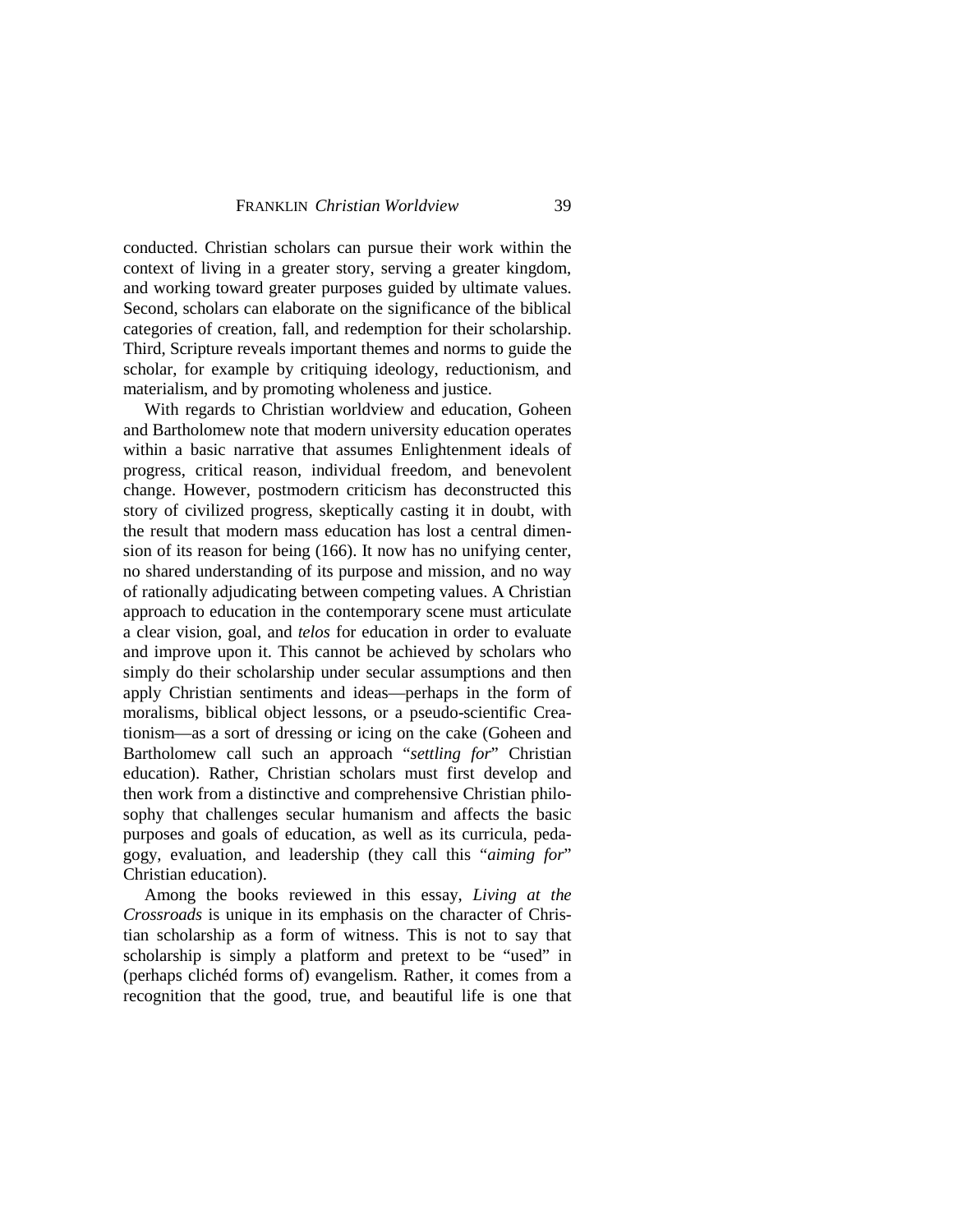resonates deeply with ultimate reality, that different and often opposing worldviews operate on the basis of their assumptions about this reality, and that the Christian story as revealed in the Scriptures uniquely tells us the truth about the nature of reality and our place in it. According to Goheen and Bartholomew, "Scholarship, like all other aspects of human life, is on the field of battle between the kingdom of God and the kingdom of darkness. Both powers vie to shape and direct scholarship for their own ends. This is a vital place for Christians to be involved in culture" (165). Thus, when Christian scholarship comes into contact with scholarship operating from within the assumptions of other worldviews, whether religious or secular/materialist, it discovers an opportunity for missional engagement. It understands its own contribution within the context of a larger "kingdom" vocation. It interprets "the facts" within a different and sometimes more comprehensive framework. It employs reason within a "more inclusive rationality," as Lesslie Newbigin once put it.[4](#page-12-0) And it directs its implications and applications toward different goals in accordance with a different vision of what it means to be a human being, created in the image of God and made for loving and just relationships with God and others.

Norman Klassen and Jens Zimmermann. *The Passionate Intellect: Incarnational Humanism and the Future of University Education*. Grand Rapids: Baker Academic, 2008. 208 pp. Pbk. US\$22.00.

While *Christian Worldview and the Academic Disciplines* (Downey and Porter) places its focus on exploring Christian worldview with respect to specific disciplines, and *Living at the Crossroads* (Goheen and Bartholomew) focuses on the missionary encounter between Christian and other worldviews, Klassen and Zimmermann's *The Passionate Intellect* discusses the relationship between Christian faith, worldview, and scholarship from a philosophical-historical perspective. The book is intended for Christian university students, but is also offered as "a guide

<span id="page-12-0"></span>4. Newbigin, *Foolishness to the Greeks*, 53.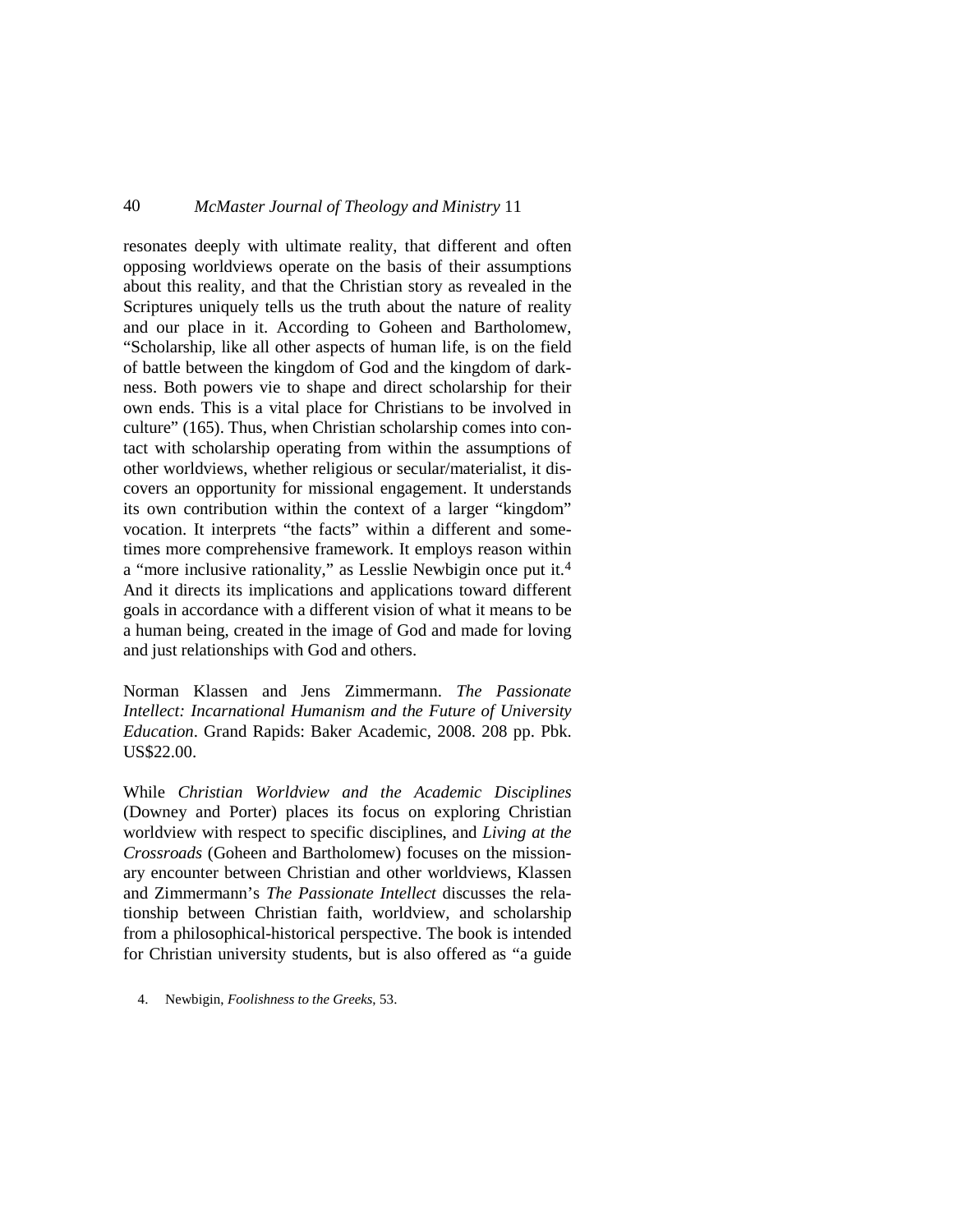to the intellectual culture of the modern university" (9). It celebrates the initial intent of universities, which was to produce exemplary human beings who were good citizens with character, wisdom, and discernment for the betterment of society (14). However, it laments that the contemporary university betrays a loss of purpose and integration (evidenced by disciplinary fragmentation), lacks any underlying shared foundation, and is moving increasingly toward a consumerist conception of education (14–15). By and large, the contemporary university has adopted the assumptions of Enlightenment humanism, and as a result it has inherited two major shortcomings. First, its self-identity as and aspiration toward being tradition-free and value-neutral (dispositions now exposed as being modern illusions) have left it ideologically naïve and vulnerable to materialistic pragmatism. Second, postmodern critics have contested its excessive confidence in human reason as being problematic. In light of this, Klassen and Zimmermann propose an alternative approach called "incarnational humanism," which articulates and works from a richer and deeper purpose for university education. They argue that "beyond the university's important role of providing career options and job skills lies the mandate to critical reflection on what constitutes a good career and a good life" (17). As a crucial part of this objective, university education should help students reflect on and consciously shape their worldview, which is the "set of fundamental beliefs through which we view the world and our calling and future in it" and which is deeply rooted in our tradition, culture, time, and history (17). The argument of the book proceeds by way of a philosophical-historical narrative followed by a proposal for moving forward. It first narrates, in several chapters, the origins and loss of an integrated and holistically humanist approach to education—from the beginnings of the university and medieval humanism at the time of Aquinas, through the Enlightenment and modern forms of humanism, into post-Enlightenment and postmodern critiques of modern humanism. In the final two chapters it proposes as a solution "incarnational humanism," and then concludes with some final thoughts and implications for Christian scholarship and education.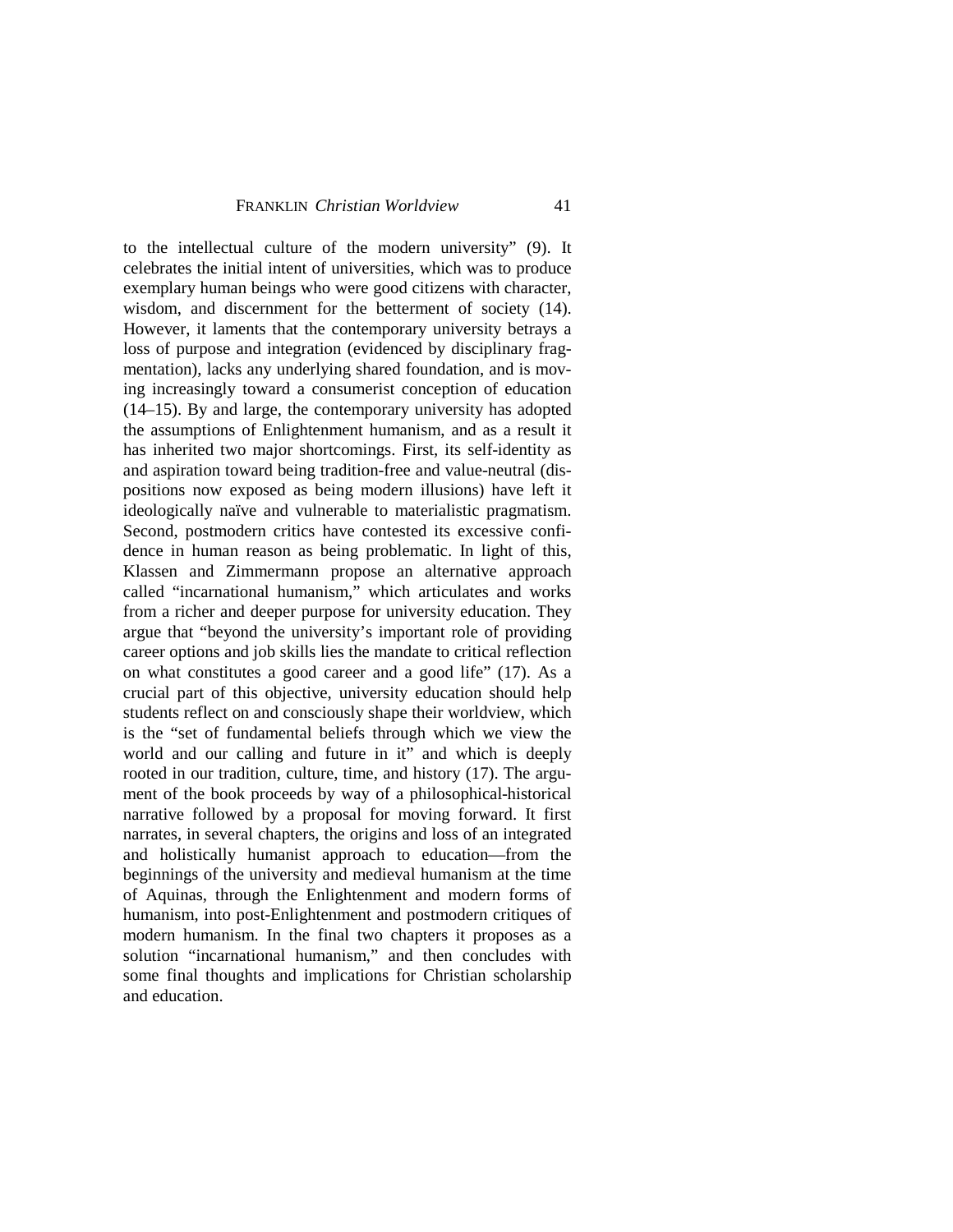In chapter 1, the authors pose the question "Can Christians think?" and answer it in the affirmative, noting that all knowledge is formed within a tradition and that human self-knowledge requires some transcendent reference point to give meaning to individual human experiences. They also suggest that the church can play a decisive enabling role in intellectual formation, because it provides community (which encourages us to think beyond ourselves), regularity, discipline, historical continuity, and wisdom gleaned from its past and present. Chapter 2 outlines the beginnings of the modern university and its grounding in "medieval humanism." The authors draw insights from Aquinas (who exemplifies a holistic, unified approach to knowledge) and Aristotle to explain what they mean by medieval humanism. This perspective combined an interest in the dignity of human nature with the dignity of nature itself. It grew out of a fundamental commitment to the tenets of the Christian faith being worked out systematically and holistically. Medieval humanism thus envisioned education as something that forms and equips persons to contribute meaningfully to a Christian society. In practice, education emphasized the role of reason and the intelligibility of the universe, combined with an intrinsic interest in and wonderment about the natural world.

Chapters 3 through 9 chart the evolution of humanism and its continuing impact on the university. Chapter 3 describes the transition from medieval humanism to "literary humanism" in the early modern period (1400–1600). Literary humanism emphasized the humane study of ancient literature and rhetoric and stressed practical relevance over the rigid formality of Aristotelian scholasticism. It encouraged scholars to engage original sources in the original languages and to think for themselves rather than relying on systematic treatments and commentaries of the learned authorities. The perspective of education in this era was that reading good (i.e., classical) books produces good people. Chapter 4 explains the rise of "secular scientific humanism," from its origins in Bacon (inductive empiricism) and Descartes (deductive rationalism) to its culmination in Hobbes, whose unique combination of science and humanism (his scientific approach to politics) made scientific reasoning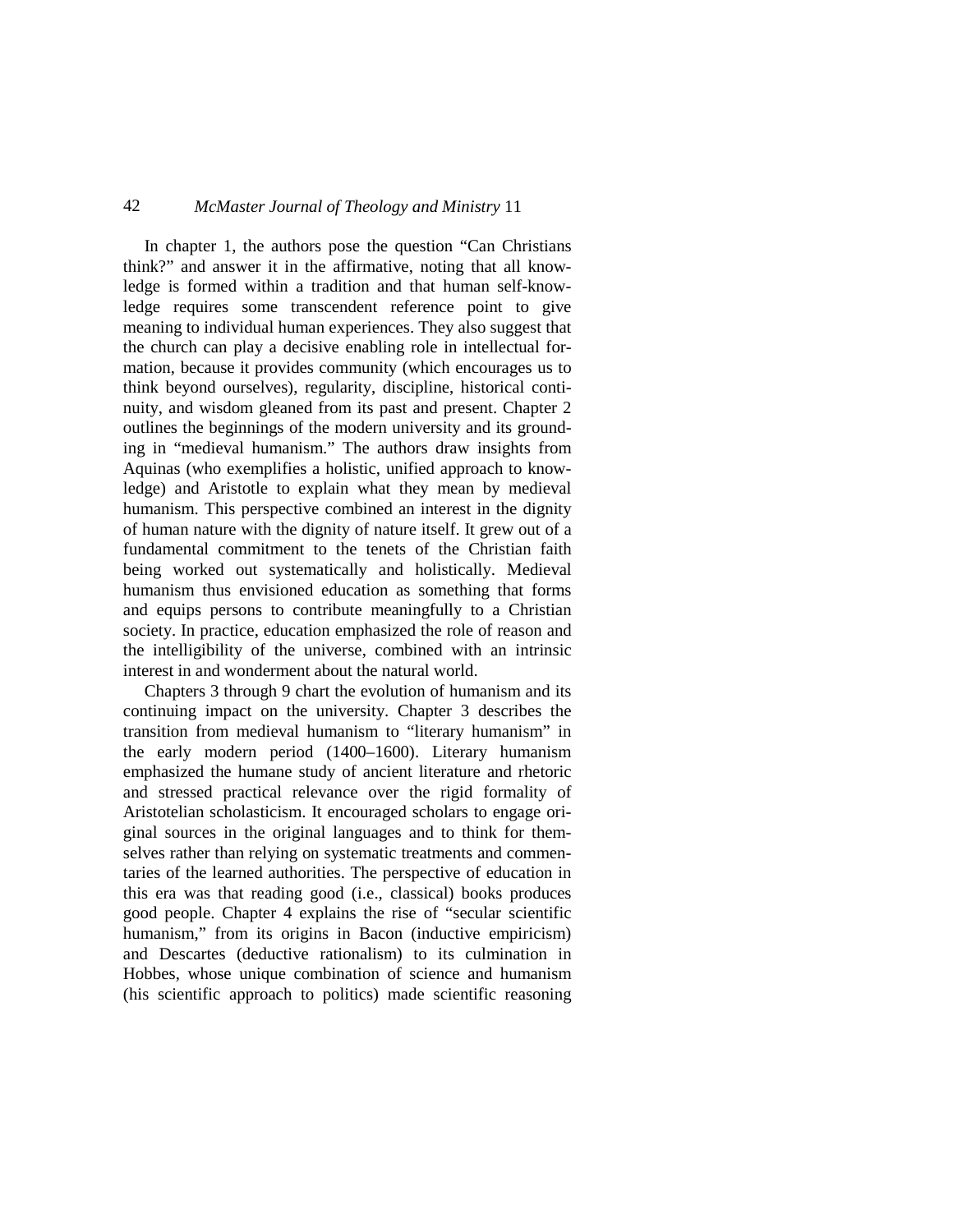especially persuasive. This paved the way for education to be conceived as applying proper methods to gather and compile *facts*, rather than to shape and form *people*. Chapter 5 explores the Enlightenment, encouraging readers to appreciate both its contributions and limitations. It recounts how dualism, which it identifies as the main problem of Enlightenment thinking, became the fundamental way that people began to experience reality. Education in this context promoted the freedom and courage to think for oneself, without the restraints of tradition and authority. Chapter 6 describes the birth of the humanities as (originally) a Christian critique of the Enlightenment's conception of reason and truth. A key figure of this development was Giambattista Vico (1688–1744), who challenged Descartes's definition of true knowledge as mathematical certainty and proposed that a more participatory and personal form of knowledge is foundational for the human sciences. Klassen and Zimmermann suggest that Vico's insistence upon the historical nature of human knowledge anticipated the postmodern turn toward the linguistic embodiment of reason. Chapter 7 surveys key secular criticisms of Enlightenment humanism, including Nietzsche (critique of morality, universals), Marx (critique of economic ideology), Freud (critique of the "self"), and Heidegger (critique of subject-object dualism and stress on the interpretive quality of truth claims). The cumulative effect of such thinkers was to refute Enlightenment dualism and challenge the assumption that scientific knowledge is superior to other forms of knowledge. Chapter 8 explores postmodern humanism, especially as it appears in Gadamer and Levinas, which resists totalizing structures and concepts on ethical grounds. According to Gadamer, tradition and self-knowledge can help free us from Enlightenment dualism. Education is meant to serve self-knowledge, which takes place as one encounters the views and traditions of others. According to Levinas, we discover in the Bible the true nature and character of humanism as something that proceeds from the concept of human dignity and takes the form of responsibility toward one's neighbor. For Levinas, education (and scholarship) should serve the welfare of one's neighbor. Chapter 9 describes what the authors believe to be an unfortunate result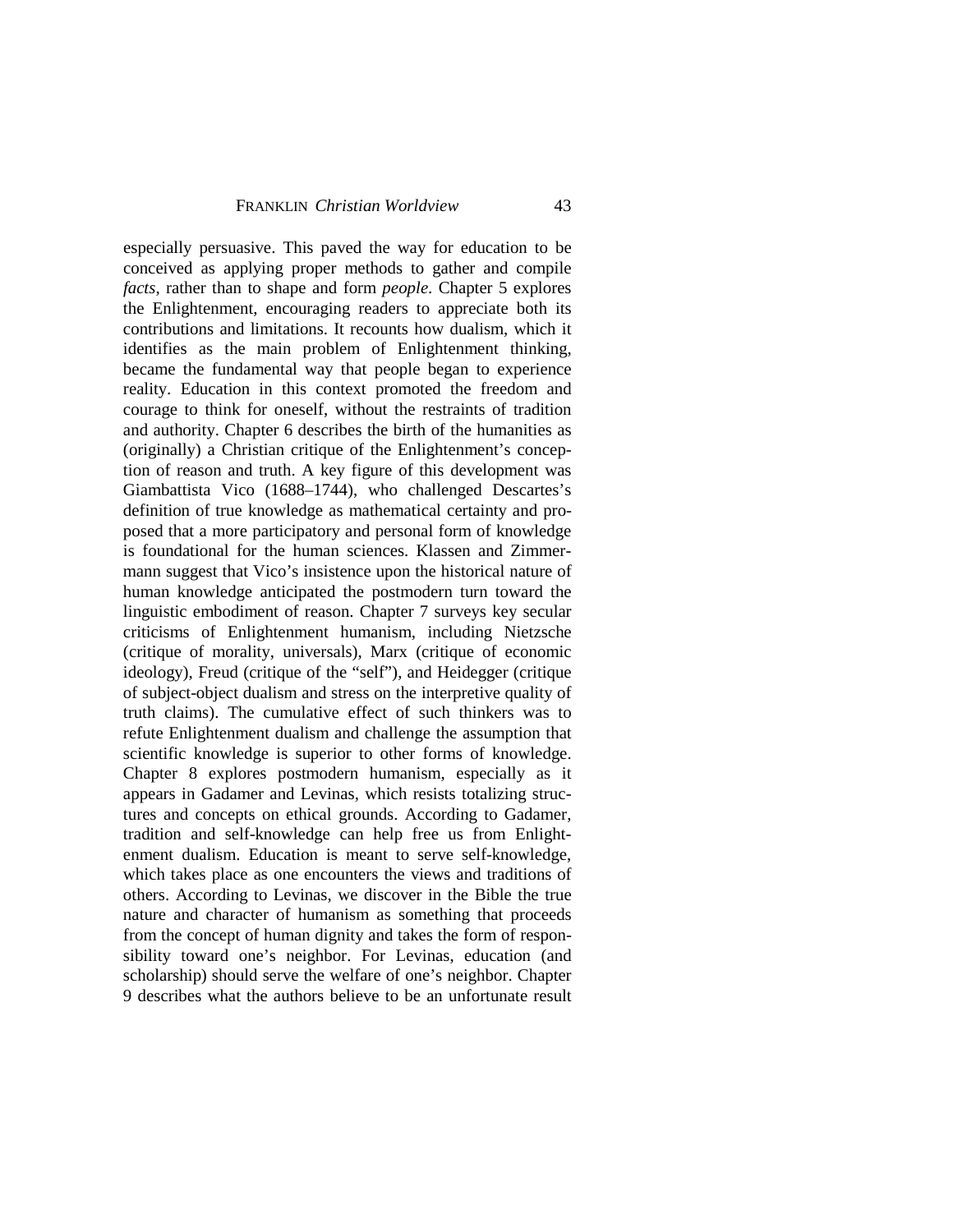of postmodernism, namely postmodern antihumanism, which holds deep suspicion toward all metanarratives including notions of selfhood or human nature. Klassen and Zimmermann note that postmodern antihumanists do not regard the absence of meaning and purpose as a tragedy but as something to be celebrated. For example, the dissolution of any notion of human nature is liberating because it allows one to invent and shape one's own identity. This has led to the present crisis in university education, in which there is no common understanding of the purpose of the university or agreement on the goals of education.

Chapter 10 and 11 present and explicate the main thesis of the book, that "only the incarnation enables a recovery of humanism as the heart of university education because the incarnation allows us to retain the best elements of the greater humanist tradition *and* of its postmodern critics without repeating their shortcomings" (147). The authors claim that incarnational humanism grounds claims to human dignity, the dignity of nature, and the interpretation of truth without leading to either totalization or fragmentation (holding both sameness and difference, the one and the many, in tension). Moreover, it provides a deeper and more comprehensive purpose for education, which is "to proclaim and celebrate the affirmation of the human and of nature that is offered in the life, death, and resurrection of Jesus Christ" (161). It emphasizes the intrinsic worth of nature and of human beings (guarding against materialism and pragmatism), the role of self-discipline, and the pursuit of education and scholarship within the framework of God's restorative and redemptive purposes and work. With its holistic and coherent view of the meaning and *telos* of human life within God's creative and redemptive activity in all spheres, it promotes integration, interdisciplinarity, the intrinsic pursuit of knowledge (by *students*, not customers) in cooperation and partnership with all who seek truth, and the necessity of robust and faithful thinking for authentic Christian identity and vocation.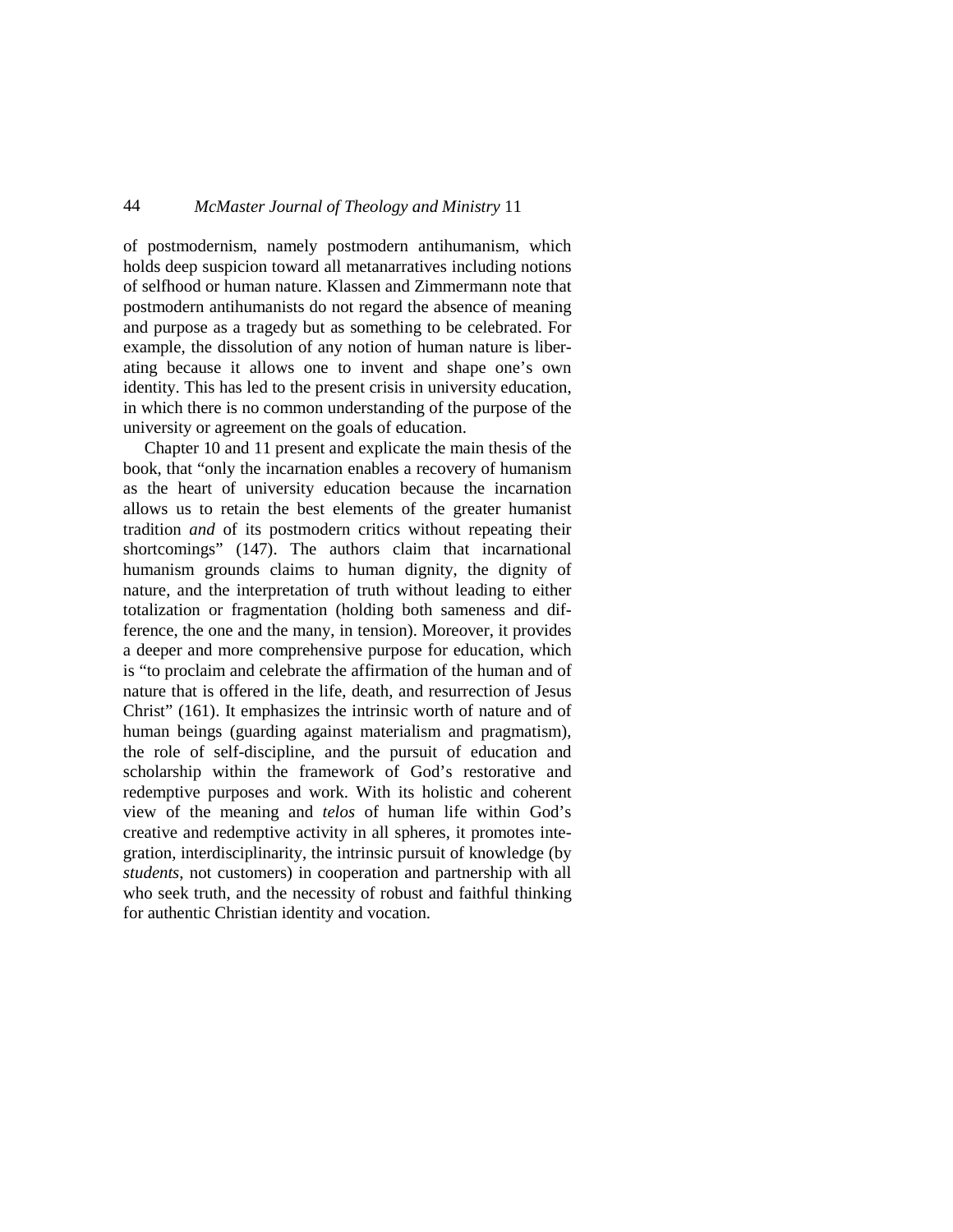Kelly Monroe Kullberg, ed. *Finding God at Harvard: Spiritual Journeys of Thinking Christians*. Downers Grove, IL: Inter-Varsity Press, 1997. 375 pp. Pbk. US\$18.00.

Most books that discuss the integration of Christian faith and worldview with academic scholarship tend to focus on issues concerning truth and knowledge (metaphysical, epistemological, etc.) in a pluralistic culture. *Finding God at Harvard* does this too, but in a more personal and holistic way that portrays scholars as real people who are on a journey seeking meaning, purpose, love, and belonging. Consequently, Kullberg portrays the current academic impasse not only as a crisis of scholarly purpose and direction, but also as a human crisis with vast moral implications. She writes,

Education has been severed from a lifeline, and confusions of identity and belonging, of ethics, and of purpose are evident. We see the outcomes of addictions, sexually transmitted diseases, crime, depression, and even suicide. Ideas have consequences. In our cynical, demoralized and postmodern moment, the pain is acute . . . Souls are reduced to bodies. Minds are reduced to brains. Consciences are reduced to political polls. We witness the gradual suicide of secular cultures that no longer drink from the Wellspring of life (13).

*Finding God at Harvard* aims to speak hope into this context by offering a different vision of what the academic vocation might look like—a "uniquely coherent, personal, and hopeful response to the emptiness of the modern and postmodern university" (14).

What makes the book unique among the others reviewed in this essay is that it is less a treatment of the *subject of* integrating Christian worldview and scholarship than it is a *demonstration* of what such integration actually looks like when real people experience it and live it out. Rather than providing a theoretical analysis of the issues, or a practical explication of the disciplines, it instead narrates the personal stories and testimonies of fortytwo Harvard faculty members, alumni, and prominent guest speakers who, in their search for truth (*veritas*), have encountered God and found renewed significance for their vocation.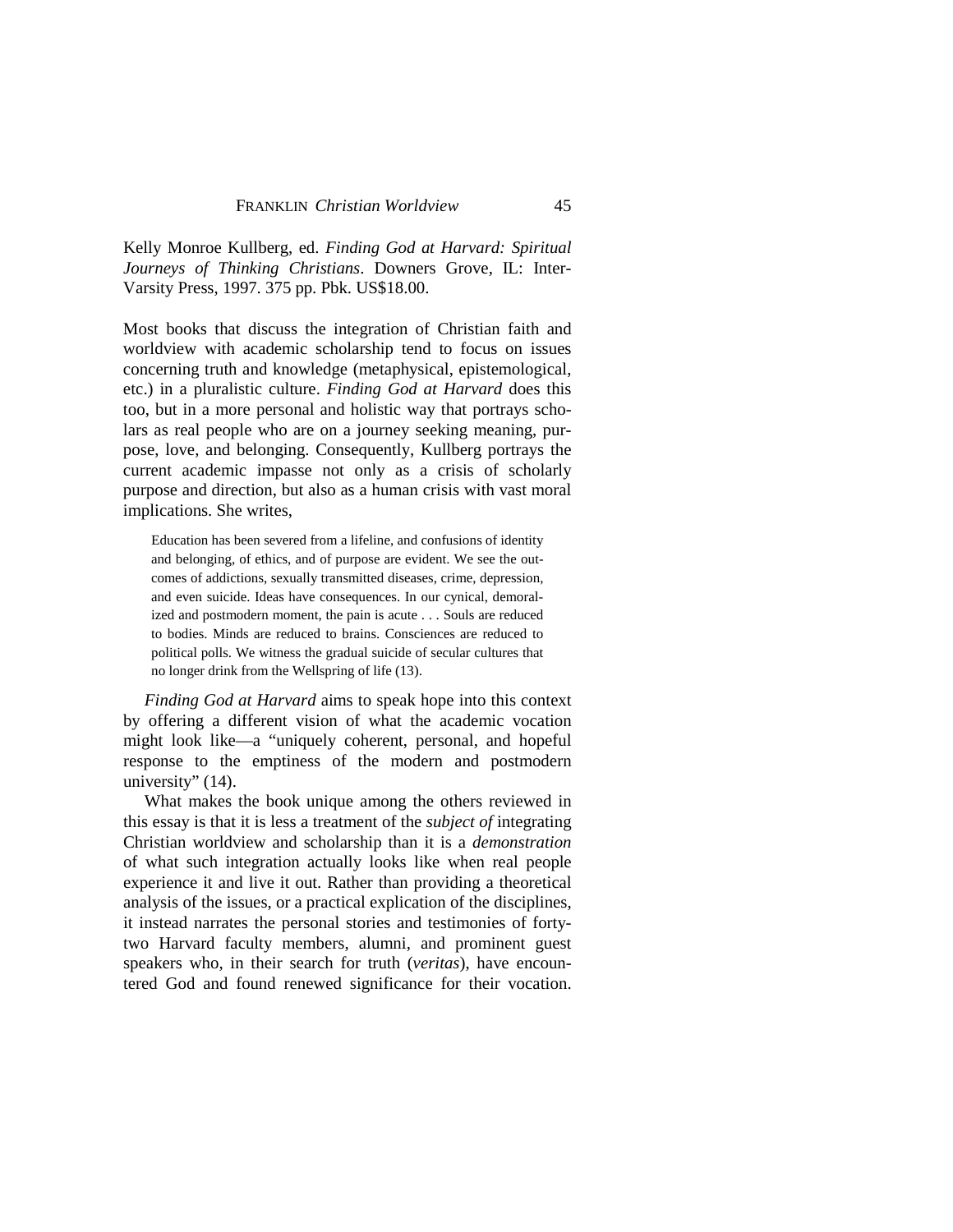The book is therefore "an exploration of the possibility, unity, and beauty of truth, as gracefully revealed in these lives" (347). This rich collection of narratives and testimonies includes accounts from people as diverse as Robert Coles, Glen Loury, Aleksandr Solzhenitsyn, Nicholas Worterstorff, Lamin Sanneh, Owen Gingrich, Charles Malik, Mother Teresa, and many others.

The book begins with a brief introduction that recounts the original purpose and values of Harvard, with particular emphasis on its Christian foundations as captured by its early mottoes of *Veritas* (Truth, 1643), *In Christi Gloriam* (To the Glory of Christ, 1650), and *Christo et Ecclesiae* (For Christ and the Church, 1692). Kullberg observes that, sadly, present day Harvard is disconnected from its roots and as a result it suffers a lack of centeredness, meaning, and hope. *Finding God at Harvard* seeks to address this lack, however Kullberg is careful to point out that the intention of the book's contributors is not to revert Harvard to a past ideal, but genuinely and earnestly to "raise and explore honest questions of our lives and times"—deep questions about truth, meaning, and life—from a profoundly Christian viewpoint. The rest of the book is divided into ten chapters, which organize the narratives under ten respective subject headings. These include (in order) "Questions and Turnings" (five testimonies), "A Crisis of Meaning, and the Need for Change" (four testimonies), "Finding Hope, Health, and Life" (five testimonies), "The Recovery of Love, Family, and Community" (four testimonies), "Pluralism and the Global Gospel" (four testimonies), "Money, Race, and the Gospel of Mercy" (four testimonies), "Government and the Gospel of Justice" (three testimonies), "Science, Technology, and the Earth" (four testimonies), "Renewing Education: A Light in the Yard" (four testimonies), and "Veritas, Hope for the Twenty-First Century" (four testimonies). *Finding God at Harvard* concludes with an epilogue by Kelly Monroe (Kullberg), in which she shares her own story of her experiences at Harvard and the emergence of the Veritas Forum.

*Finding God at Harvard* would make an excellent supplemental text in a course on Christian worldview (or a course on apologetics). It is clear, readable, interesting, and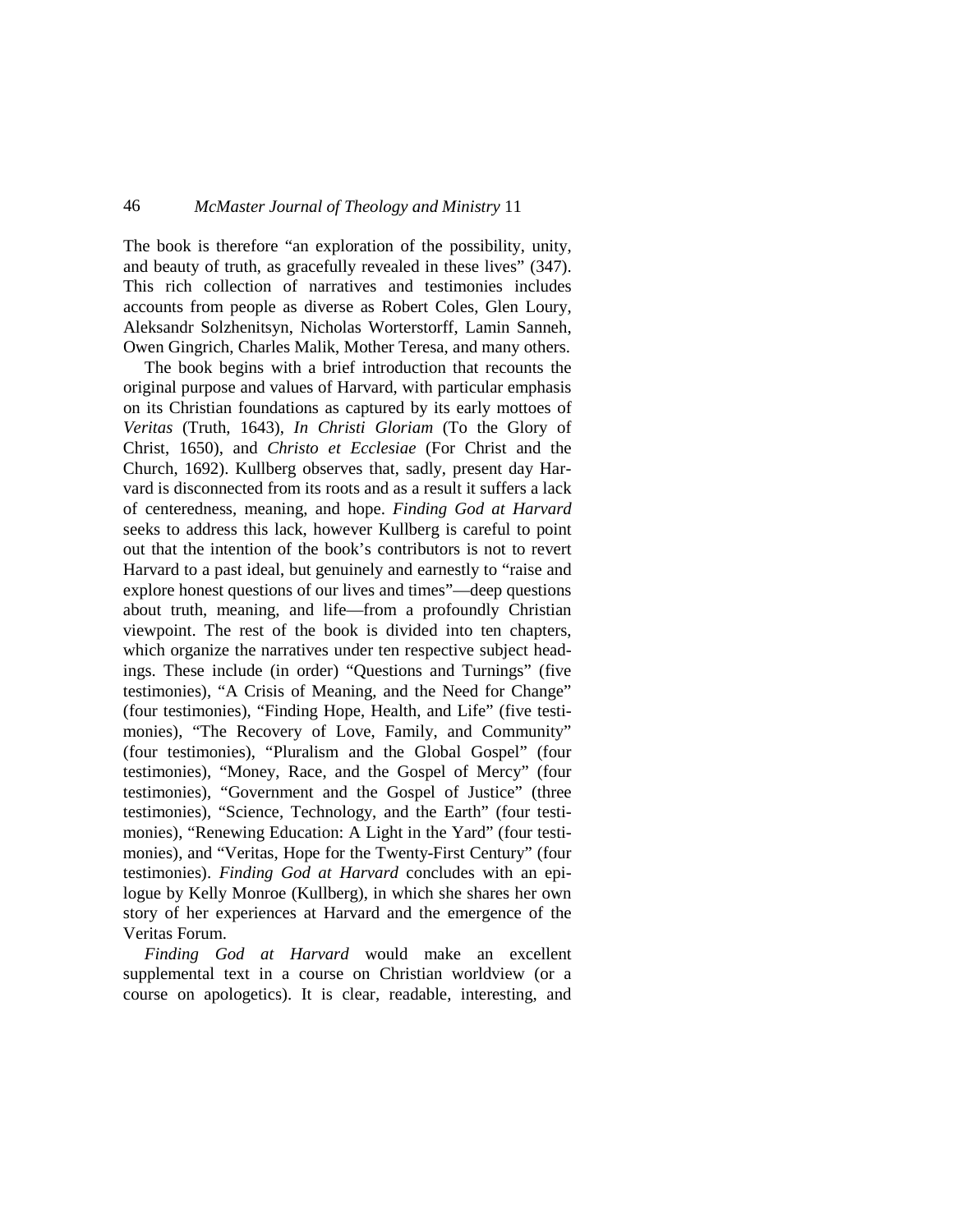presents a compelling picture of the scope and coherence of a Christian worldview for life and scholarship. Though probably not a stand-alone text, it would aptly complement a primary course text by showcasing real people who exemplify in their life and work the key ideas, theories, and trends that most textbooks address only theoretically. The book would also be of interest to university students who want to explore the relevance and fruitfulness of Christian faith for academic study and activity.

#### *Concluding Recommendations*

Each of the books reviewed above makes a unique contribution and has strengths and weaknesses relative to the others. Selection of a course text will depend on the nature and scope of the course being taught. For an undergraduate course on Christian worldview, I recommend one of the following two options. The first option is to use Downey and Porter's *Christian Worldview and the Academic Disciplines*. Professors might have all students read the Prolegomena section and then have each student select one disciplinary chapter about which they will either write a paper or make a presentation to the class. A second option is to include two mandatory texts, my own preference being Goheen and Bartholomew's *Living at the Crossroads* and Kullberg's *Finding God at Harvard*. For a graduate (i.e., seminary) course on Christian worldview, I recommend using the latter two books plus Klassen and Zimmermann's *The Passionate Intellect*.

#### *Books for Professors and Scholars*

This section reviews three books that are intended to assist Christian professors and scholars as they seek to integrate their faith and worldview with their teaching and academic work in a manner that honors the integrity of both. They will deepen the Christian professor's understanding of the history and development of education in North America, the relation of faith and scholarship within that setting (historically and presently), and how to cultivate the theoretical tools and practical skills necessary to pursue their vocation effectively and with deep satisfaction.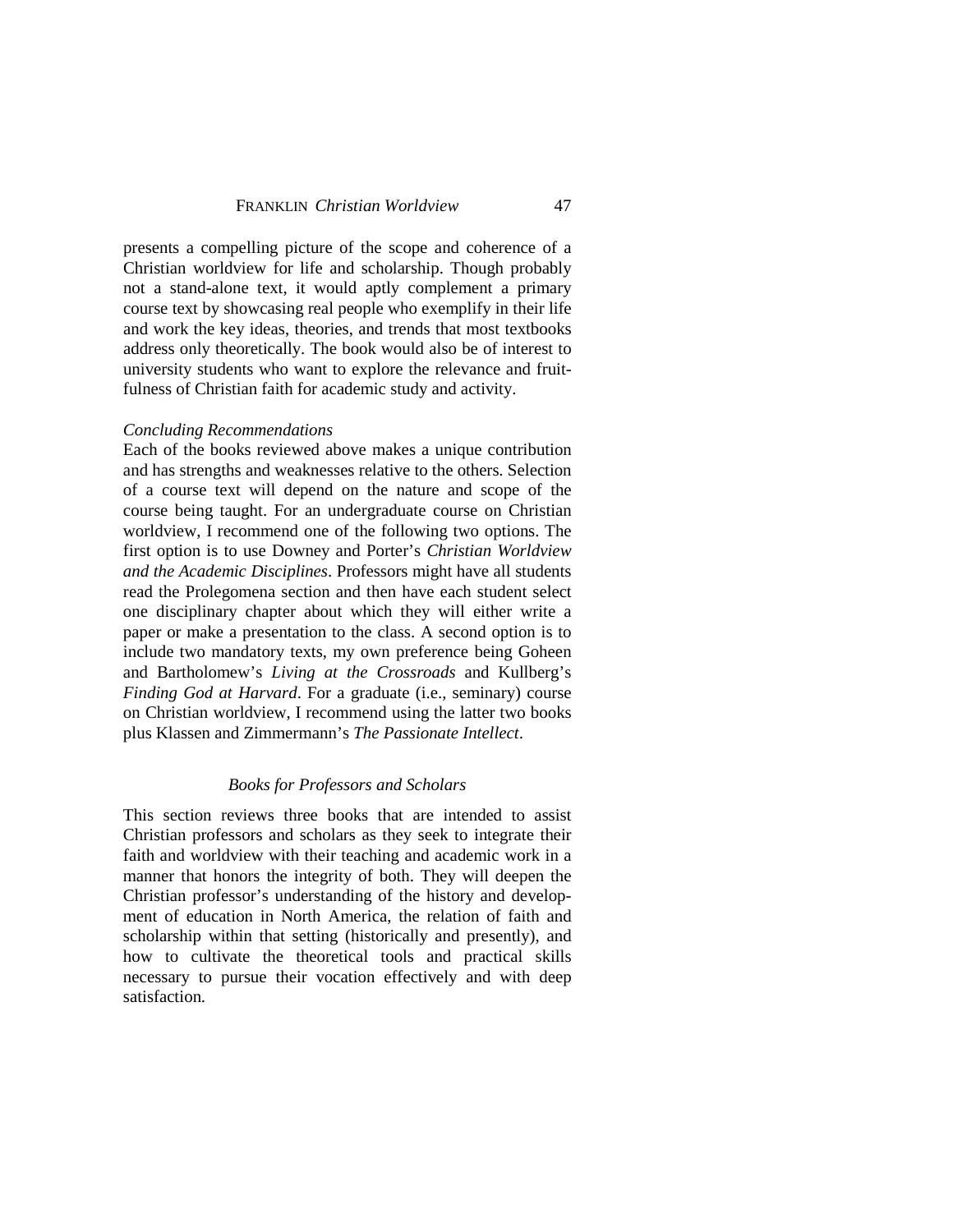Douglas V. Henry and Michael D. Beaty, eds*. Christianity and the Soul of the University: Faith as a Foundation for Intellectual Community*. Grand Rapids: Baker Academic, 2006. 192 pp. Pbk. US\$24.99.

This book probes the potential of reflective Christian faith to unify the intellectual life and culture of the university. Its intended readership is primarily scholars and leaders of Christian universities and colleges, with the goal of inspiring them to envision their academic vocation within a broader project of cultivating an intellectual Christian community. The writing of *Christianity and the Soul of the University* was occasioned by a conference at Baylor University in 2004 that explored theologically the relation of Christian faith to the church-related university. Ten different Christian scholars discuss relevant topics under this theme, each contributing a chapter to the book. The first section of the book, which addresses basic issues bearing on Christian intellectual community, includes chapters on the Word of God as the ground of Christian intellectual community (Richard B. Hays), the centrality of reasoned faith and respectful discourse (Jean Bethke Elshtain), a Christian approach to interdisciplinarity (John C. Polkinghorne), the impact and relevance of the global context for Christian education (Joel A. Carpenter), and Christian engagement with the broader intellectual community that avoids both retreat and accommodation (David Lyle Jeffrey).

Especially helpful are the chapters by Hays, Polkinghorne, and Carpenter. Hays makes the point that we cannot have any basis for intellectual *community* if we divorce scholarship from moral and religious views and commitments. He then proposes the New Testament book of First John as a model for Christian intellectual community. In particular, Hays explicates its depiction of *koinōnia* and argues that the coherence of human community depends on the Logos embodied in Jesus Christ. Polkinghorne makes a case for interdisciplinary scholarship on the basis of the unity (but not homogeneity) of knowledge and the "deep order and structure of the physical world in which we live" (50).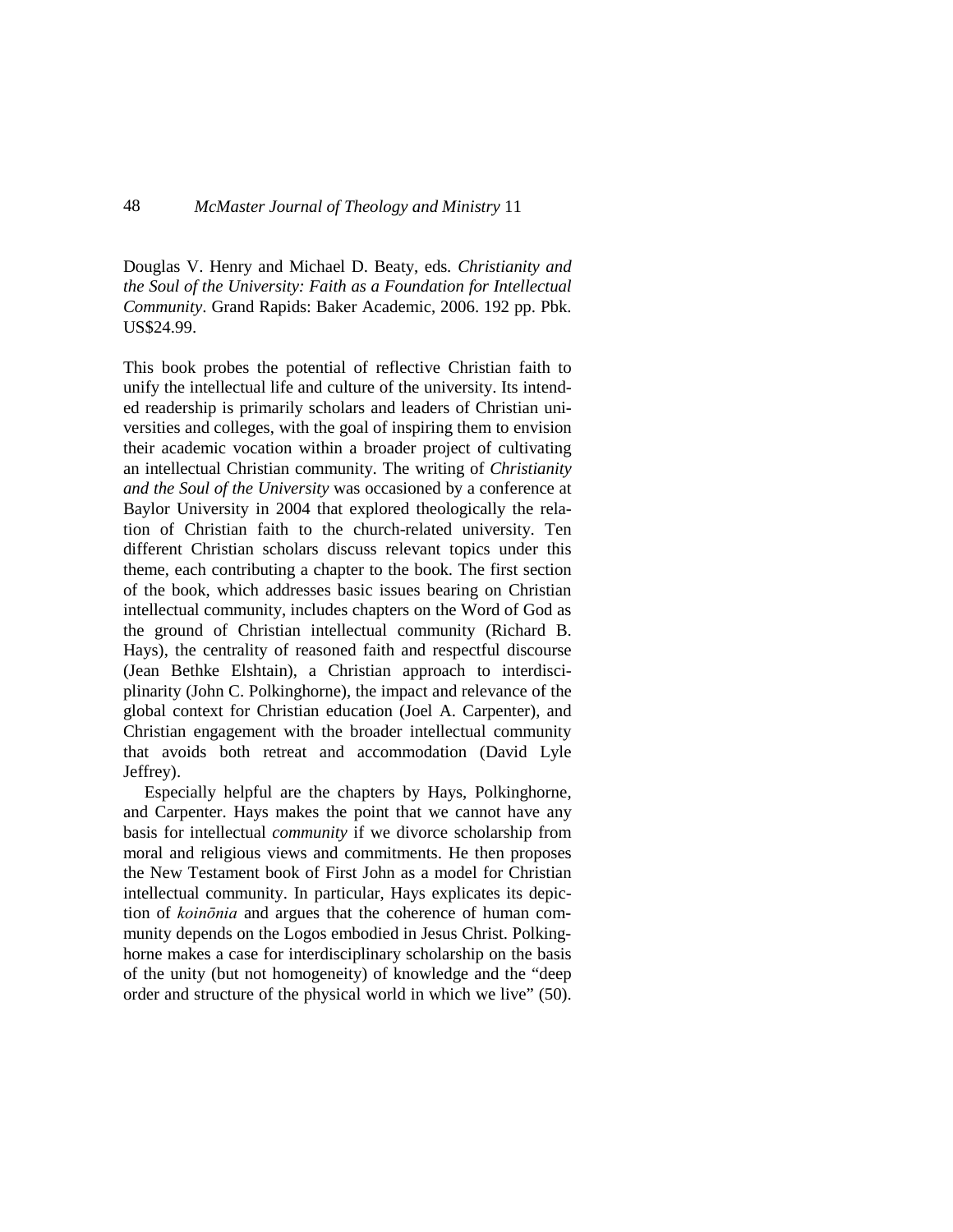He argues that from a trinitarian perspective, disciplinary specialization can be reconciled with the unity of knowledge. He then proceeds to suggest, from his own field of science, some ways in which ultimate questions of meaning and faith ("limit questions" or "metaquestions") arise within particular academic disciplines, even though their answers transcend the confines of the disciplines themselves and hence invite broader conversation. Carpenter offers some provocative insights about how the shifting center of global Christianity (from the North and West to the South and East) might change the focus and concerns of Christian scholarship, due to the emergence of radically different perspectives on what the pressing issues are (i.e., no longer those of a secular, critical West). He suggests five implications, including the decentering of (Western) Christian humanism, a need to understand the desecularization of the world, a shift in worldview confrontation from Christian belief versus unbelief (atheism, agnosticism) to rival spiritualities, a need for renewing and reforming the academy, and a relocation of Christian scholarship that involves resisting intellectual imperialism and promoting relationships with other cultures.

The second section of the book, which identifies and discusses vital practices for forming Christian intellectual community, includes chapters on delight as an alternative to doubt (Susan M. Felch), hospitality as an alternative to tolerance (Aurelie A. Hagstrom), the place of conflict and commonality (Steven R. Harman), moral integration (Daniel Ross and Mark L. Sargent), and vocation in higher education (Daniel H. Williams). The chapter I find most illuminating is Felch's treatment of hospitality. Felch contends that the Christian practice of hospitality leads to the cultivation of stronger and more faithful ways of understanding and pursuing academic freedom, faculty hiring, and student life policies. It thus provides a fruitful and more honest approach to intellectual community and engagement than do secular alternatives. In particular, Felch commends hospitality as a radically different and compelling alternative to the secular "virtue" of tolerance. This is because mere tolerance is unable to sustain communities or conversations in moments of intellectual, moral, or religious crisis. Moreover, an ideology of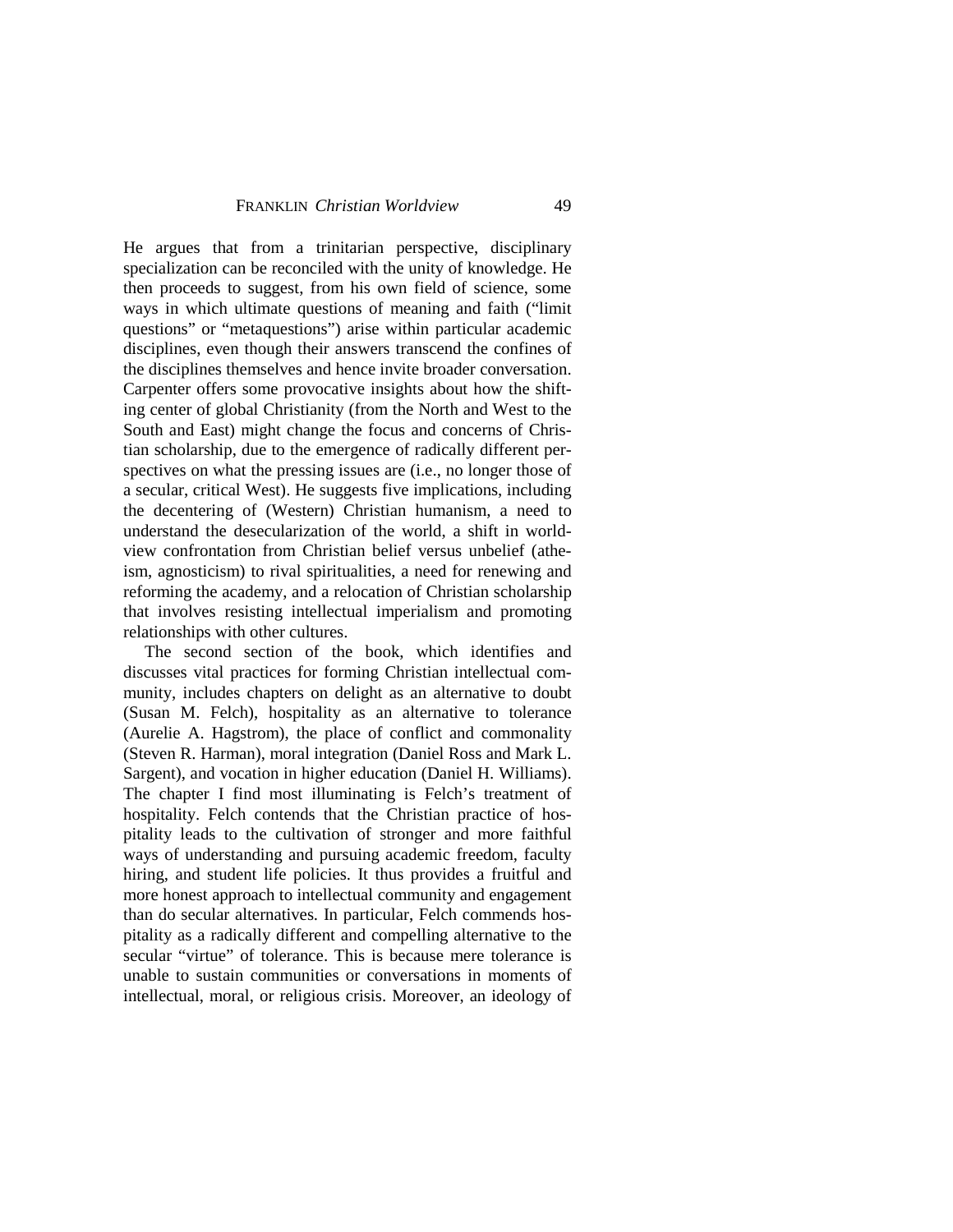tolerance tends to trivialize what is most important to people, and thus operates in "entertainment" mode (it distracts from deeper engagement over real questions and problems). In contrast, Christian hospitality is incarnational, morally attuned, and prompted by a commitment to truthfulness in word and deed as it brings concrete (not merely imagined) strangers together in rituals of peaceful engagement.

Richard T. Hughes. *The Vocation of a Christian Scholar: How Christian Faith Can Sustain the Life of the Mind*. Grand Rapids: Eerdmans, 2005. 181 pp. Pbk. US\$16.00.

*The Vocation of a Christian Scholar* by Richard Hughes is a must-read for anyone seeking to integrate their faith, teaching, and scholarship at a profound level. Its content is thought-provoking and instructive and yet the book also has a deeply personal and authentic tone, as the author shares from his own life his struggle to define what it means to be a Christian scholar. What is especially helpful about *The Vocation of a Christian Scholar*, and what makes its contribution unique, is its formative (not just informative) character. While it addresses and interacts with academic ideas, themes, and methods, it is much more concerned with the formation of Christian scholars as people who demonstrate both personal and vocational integrity. Hughes contrasts his approach with that of George Marsden (*The Outrageous Idea of Christian Scholarship*), suggesting that while Marsden explores the ideal of Christian scholarship (the product) Hughes explores the vocation of the Christian scholar (the person). He does this by posing and then reflecting upon two key questions. The first is "How can I bring my identity as a Christian and my identity as a scholar and teacher into sync with one another, and thereby embrace a holistic and consistent vocation?" The second is "How can the Christian faith sustain the life of the mind?" (xvi). Hughes concludes that in order to be an effective teacher and scholar, one's academic work must proceed from a deep-seated sense of vocation. This sense of vocation flows from a strong identity at the core of one's being, which informs and integrates every other aspect of one's life.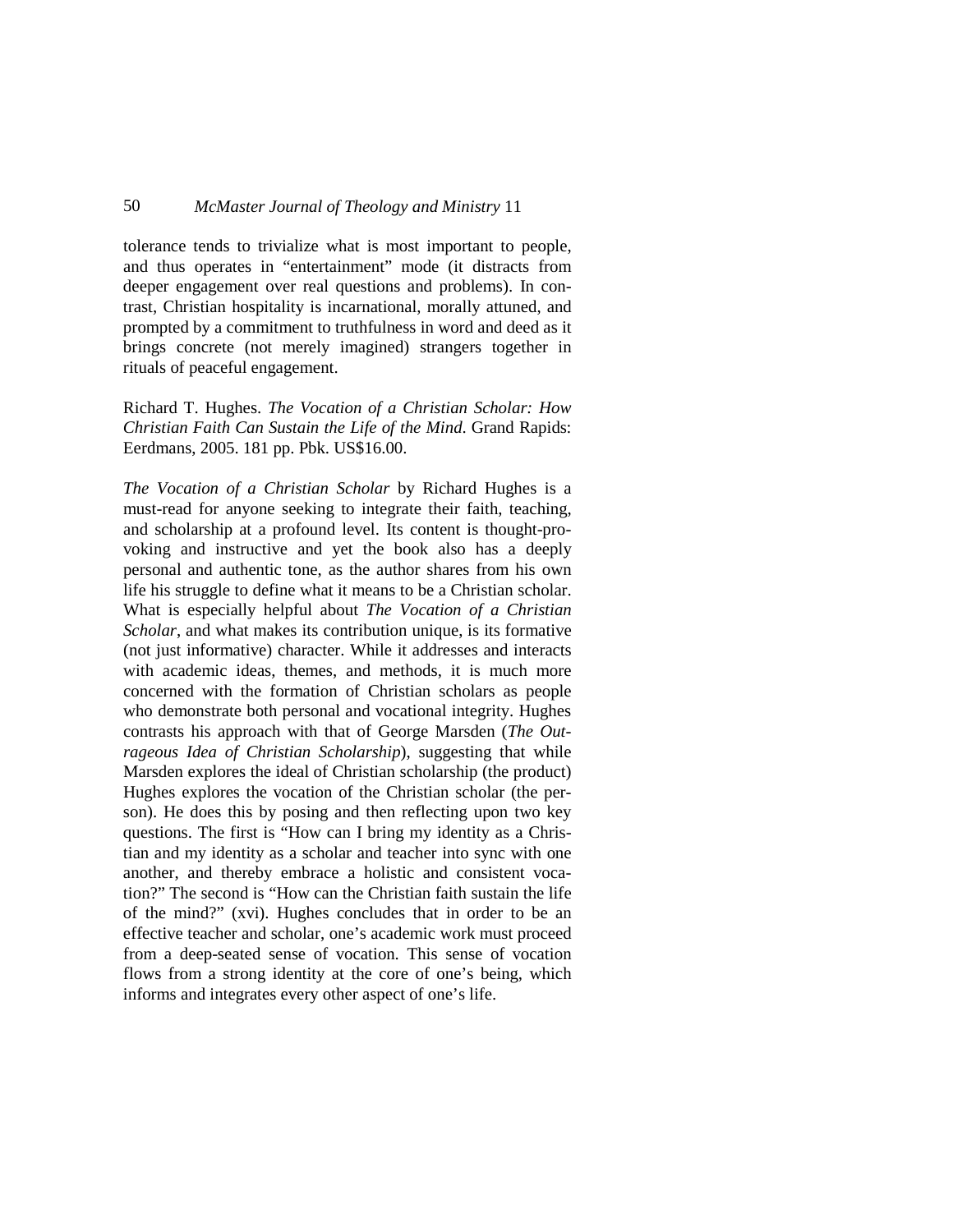The book contains many insightful discussions, three of which I will highlight briefly. In the introductory chapter, Hughes addresses the question of whether the Christian faith can sustain the life of the mind. He argues persuasively that the Christian faith has certain intrinsic qualities that make it fruitful for scholarship. He stresses that these qualities demonstrate that one does not teach or engage in scholarly activity *in spite of* one's Christian faith, but *on the basis of* it. He writes,

Precisely because I am a Christian scholar, I seek to maintain an open classroom in which my students can raise any questions they wish. Precisely because I am a Christian scholar, I seek to nurture in my students a hunger and thirst for truth. Precisely because I am a Christian scholar, I encourage my students to critically assess not only the perspectives of others, but their own perspectives as well. And precisely because I am a Christian scholar, I encourage my students to approach their studies with imagination and creativity (7).

Hughes credits Christianity with forming him to be this kind of scholar because intrinsically (i) it commits us to a rigorous and disciplined pursuit of truth, (ii) it entails genuine conversation with a diversity of perspectives and with worldviews different from its own, (iii) it involves critical thinking as Christian scholars seek to analyze and assess the various worldviews and perspectives they study, and (iv) it involves intellectual creativity. In addition, Christian faith provides a powerful motivating force for learning and teaching, namely the earnest desire to know God by studying the creation that God made and sustains.

One of the problems in the contemporary setting, however, is that many Christian scholars have not learned how to think *theologically* about the meaning of the Christian faith. Hughes laments that many scholars, though highly educated, remain at a Sunday School level of theological literacy (6). As a consequence, they either struggle to relate their faith to their academic life and work at all, or they maintain a dichotomous separation of faith and learning such that their overall vocation lacks coherence and consistency. This brings us to a second important contribution of Hughes's book, namely his discussion in chapter 4 of the power of Christian traditions. Hughes explores four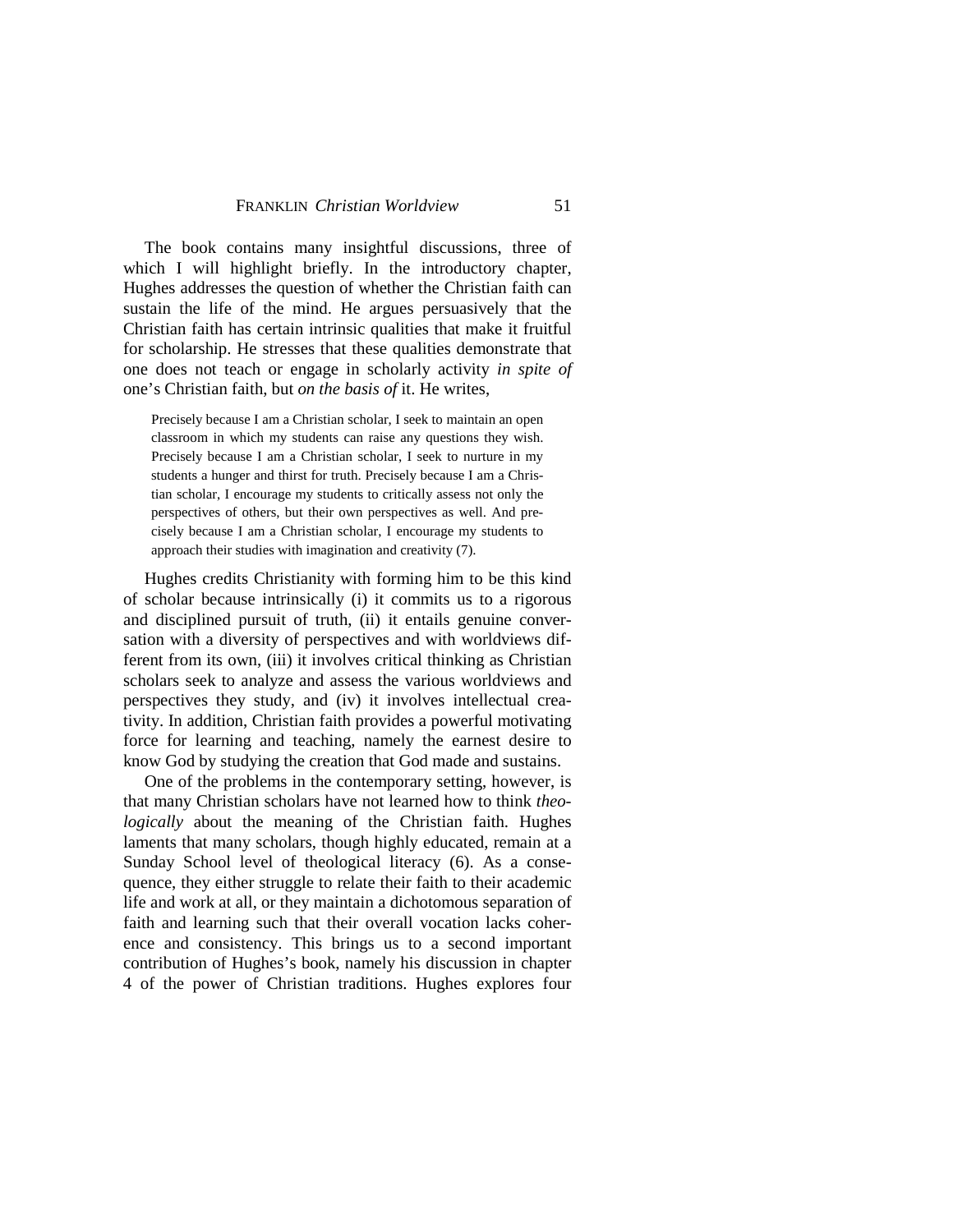theological traditions in order to demonstrate the richness of the historic Christian faith, as well as to draw implications for scholarship that he has learned from particular traditions within it. In the first tradition, Roman Catholicism, Hughes finds a rich intellectual heritage that emphasizes the sacramental nature of learning (we come to know the Creator, at least in part, by studying his creation), the importance of maintaining diversity within unity, and the communitarian nature of redemption (we are all in this together). The Reformed tradition, according to Hughes, aims to bring all of human life and culture under God's sovereign lordship. It has many strong insights, including its introduction of the notion of a Christian worldview, its conviction that all truth is God's truth, its integration of faith and learning, and its notion of common grace and corresponding critique of secularization. Hughes appreciates the Anabaptist tradition for its stress on holistic living and ethics (which he feels balances the cognitive and intellectual Reformed approach). Moreover, Hughes has learned from the Anabaptist tradition's origins in dissent (its ability to rock the status quo), its exhortation to abandon self to serve others and to abandon nationalism in favor of a broader world citizenship, its extraordinary basis as a storyformed or narrative community for critical thinking, and its stress on humility. Finally, Hughes commends the Lutheran tradition for Luther's insistence upon human finitude and for Luther's notion of paradox (e.g., theology of the cross, two kingdoms, etc.). Hughes stresses both human finitude and the paradoxical nature of scholarship in his own approach to teaching, to which we now turn.

According to Hughes, the professor's job is not to give students predigested answers, but to inspire wonder, awaken imagination, and stimulate creativity, so that both teacher and students together begin to ask questions about meaning, good and evil, God, life, and death. To do this, a professor must teach with passion for her subject, aiming to awaken not just minds but feelings and emotions as well. Hughes makes it a point never to "preach" to his students, but he does credit the Christian faith when students find his classes stimulating and is open to discussing the ultimate questions from his own Christian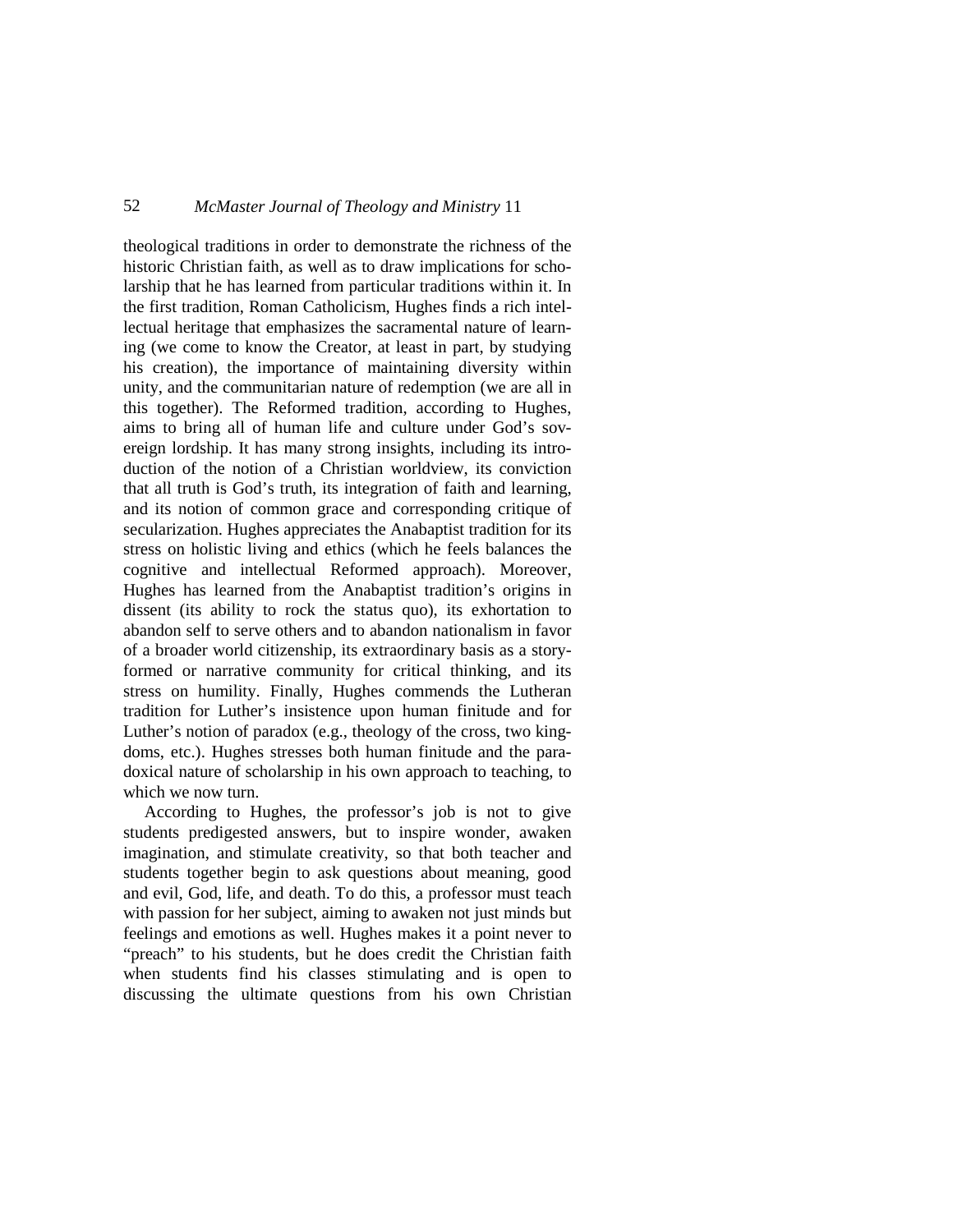perspective when such questions arise. He explains, "Once the students know *who I am* and *where my deepest commitments lie*, they have a context for understanding everything that goes on in my classroom" (102). He aims to be a Christian professor in the same way that Madeleine L'Engle is a "Christian" writer. Hughes quotes L'Engle favorably:

[I]f she is truly and deeply a Christian, what she writes is going to be Christian, whether she mentions Jesus or not. And if she is not, in the most profound sense, a Christian, then what she writes is not going to be Christian, no matter how many times she invokes the name of the Lord (Madeleine L'Engle, quoted on p. 75).

Hughes points out that although L'Engle shuns the label "Christian writer," she fills her books with wonder, raises questions and reflects on their meaning, stimulates our creativity, and asks us to ponder the meaning of life and of God. Thus, in Hughes's estimation she "turns out to be a Christian writer of the highest order," one full of paradox.

According to Hughes, the first teaching objective is to help students develop an appreciation for human finitude, which heightens one's awareness of limits, the ambiguities of the human situation, and even the inevitability of death. The issue of finitude is one that Hughes finds especially enlightening for students. He argues that by helping students acknowledge their finitude, teachers may (i) prompt them to give serious consideration to the reality of God, (ii) free them for a healthy skepticism, (iii) prepare them to take seriously the finitude of others, and (iv) preserve their integrity and protect their freedom to make religious discoveries for themselves. When it comes to discussing Christian answers to the ultimate questions, Hughes argues that we must find ways to extol the values of the upsidedown Kingdom of God. To do this, he suggests that professors build units into their courses that lead students to consider and identify with the plight of the poor, the oppressed, and those who are generally objects of neglect or discrimination. For Hughes, part of the goal of education from a Christian perspective is to motivate students to become agents of peace and justice in the world.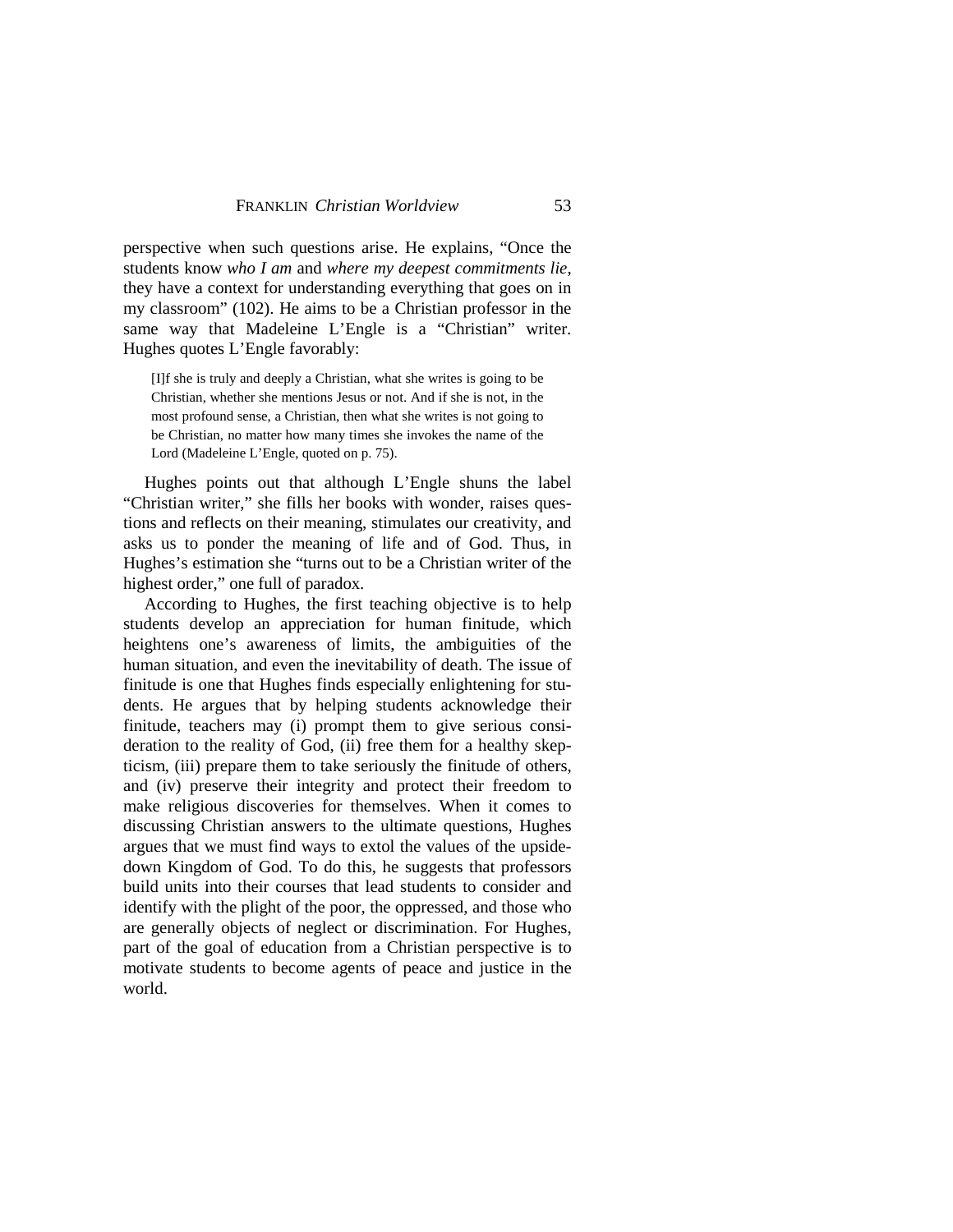In sum, Hughes contends that good scholarship from a Christian basis takes seriously human finitude and the ambiguities of the human situation, is conducted in the service of humanity (not content simply to serve its own agenda), and possesses a healthy skepticism that raises questions and doubts the legitimacy of easy answers. Moreover, Christian education is profoundly paradoxical, because it is radically committed to discipleship to Christ but also simultaneously to diversity, pluralism, and genuine academic freedom, all of which *is grounded in* a Christian vision of reality not *in spite of it*.

# Harry Lee Poe. *Christianity in the Academy: Teaching at the Intersection of Faith and Learning*. Grand Rapids: Baker Academic, 2004. 208 pp. Pbk. US\$23.00.

Harry Lee Poe offers perhaps the best theoretical and analytical treatment of the relationship between scholarship and the Christian faith. It is essential reading for any Christian professor who wants to understand and effectively engage the contemporary academic scene, whether she or he teaches at a Christian or a secular university. The problem that Poe wishes to address and challenge is what he calls the strange silence of Christians who teach in higher education (13). This problem is obvious within the secular setting, where professors fear that they will not be taken seriously, and perhaps even marginalized, if they disclose their faith. However, Poe notes that even in Christian settings professors are often surprisingly hesitant to connect their faith to their scholarly work and teaching. In light of this, Poe offers his book as an attempt to help people go about "thinking Christianly" in relation to their discipline (14). Like C. S. Lewis, whom Poe admires, he does not advocate an "add Jesus and stir" approach, which imports into a subject theological issues or ideas that are not already present. In contrast, he suggests that a major part of the task is learning to recognize faith issues when they arise from within the subject matter itself. A second task is to uncover and challenge unexamined biases that are common within a particular discipline but not foundational to it. As Poe puts it,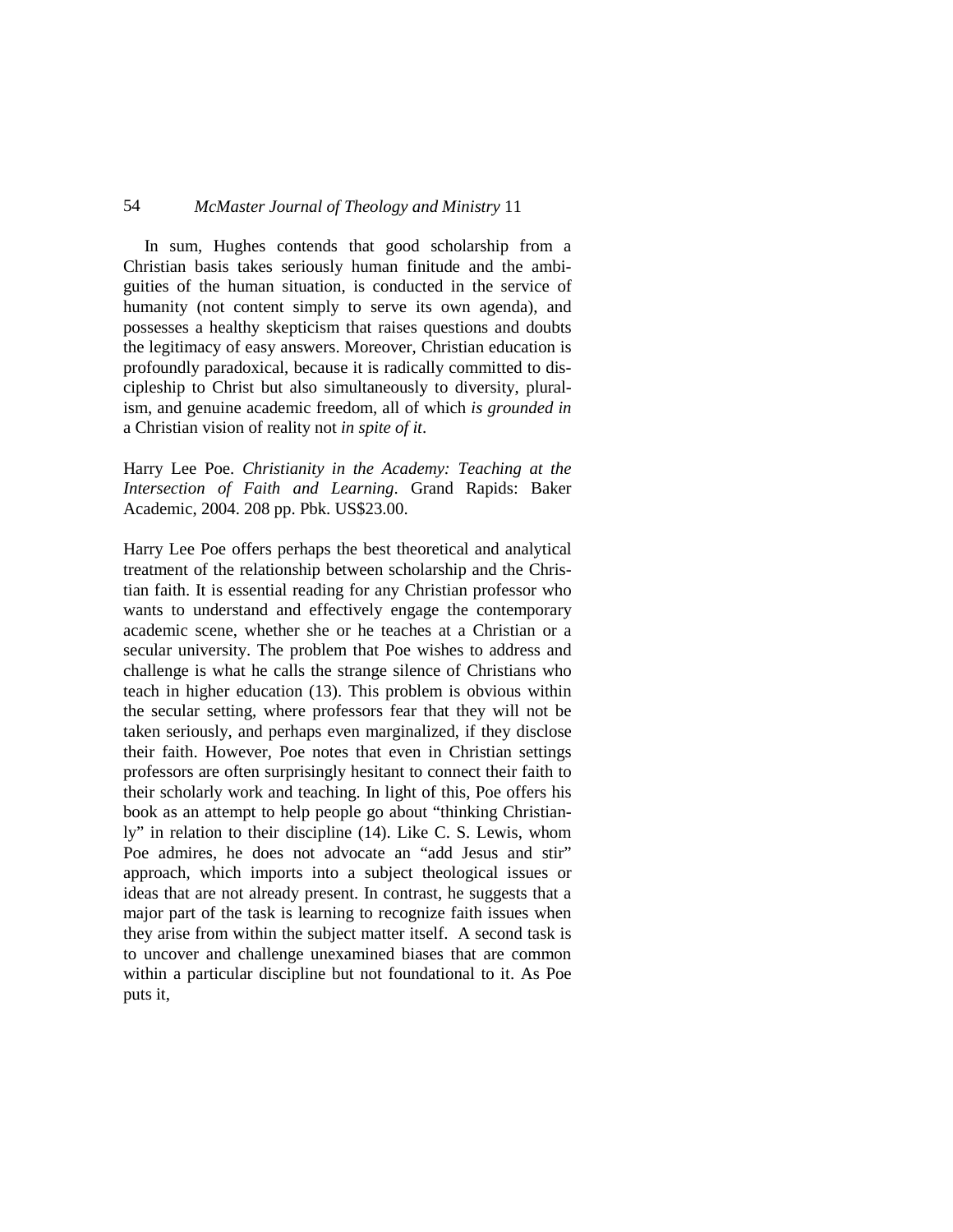This book hopes to expose those most critical issues of faith that form the very substance of the academic disciplines. It also challenges readers to distinguish philosophical and other biases that may have been imported into their disciplines but are not intrinsic to those disciplines (14).

The book opens with some personal reflections based on Poe's experience of the approach to religion in higher education (chapter 1). It then proceeds to analyze and explain the contemporary academic scene, beginning by surveying the general religious spectrum in higher education in chapter 2. In chapter 3, Poe identifies the key challenges of relating faith to scholarship in higher education. In chapter 4, he discusses issues raised by the shift from modernity to postmodernity. Chapter 5 articulates a basic Christian worldview that is intended to avoid the problem of denominational fragmentation and divisiveness (one akin to C. S. Lewis's notion of "mere Christianity"). Chapter 6 offers some exploratory and suggestive connections between key Christian concepts and doctrines (e.g., the *imago Dei*, the kingdom of God, the doctrine of creation, eschatology, etc.) and specific academic disciplines. Poe considers in chapter 7 what fruitful interdisciplinary dialogue might look like for a Christian scholar. In chapter 8, he proposes a way for scholars working in particular disciplines to raise critical questions that lead to broader and more ultimate kinds of questions and issues. He concludes in chapter 9 with some final remarks and suggestions.

While the entire book is worthy of careful reading and reflection, and its various sections are bound to attract and inform different readers, two chapters are especially illuminating. The first is Poe's examination of the religious spectrum in higher education (chapter 2). This chapter examines the tumultuous relationship between faith and scholarship in the contemporary academy, surveying both its historical development and the key issues presently being debated. Poe's discussion is rich, fair, persuasive, clear, and employs several helpful models, typologies, and other comparisons as effective heuristic devices that sharpen his analysis. He compares and contrasts various types of educational institutions that have formal ties to religion, including the private college, the Bible college, the church-related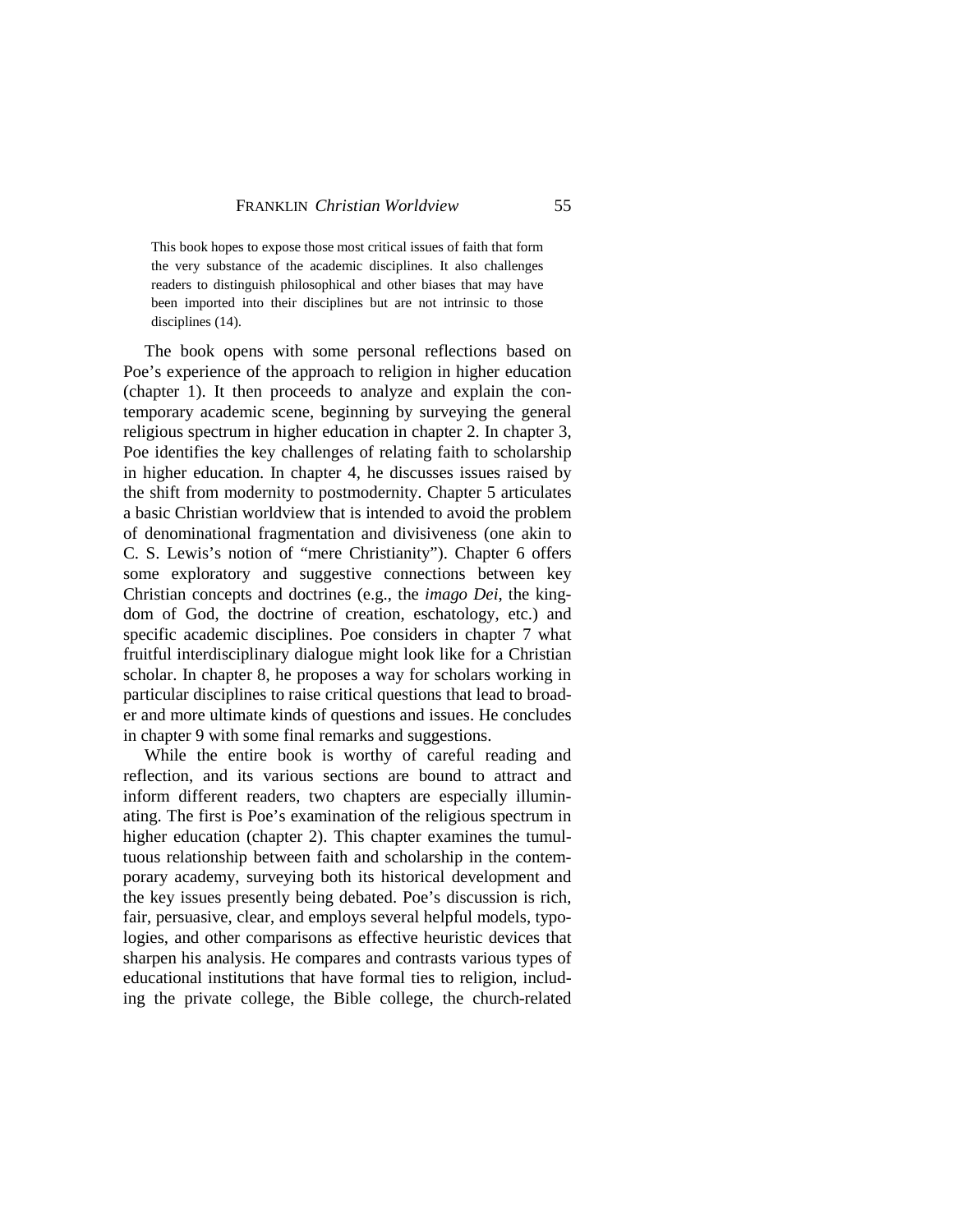college, and the Christian liberal arts college. He then examines more closely how different institutions approach the religious dimension by using a three-fold classification of truncation, coexistence, and integration. Next, Poe discusses three other approaches to comparing and classifying schools, including distinction by institutional ethos (rationalist, credentialist, maturationalist, moralist), the evolutionary model (the movement from an old-time or classical framework, to a modern two-spheres Kantian division of knowledge, to full secularization), and the denominational approach. Overall, Poe argues in favor of an integrated approach to relating faith and scholarship. On the basis of research studies, he argues that the critical factor contributing to such integration is having the right kind of faculty: "More than the formal ties to a denomination, the policies of the board, or the initiatives of the president, the extent to which students ever see any relationship between God and what they study depends on the faculty" (49). This finding underscores the deep personal influence that professors have on their students, and thus also (for Christian colleges and universities) the importance of employing professors who exemplify and model a profound integration of faith and scholarship.

Poe's discussion of how to integrate faith and scholarship in chapter 8 is also very helpful. After briefly considering and rejecting two alternative approaches, including what he calls the "devotional approach" (in which academic work provides "object-" or "life-lessons" to illustrate biblical truth, such that neither faith nor scholarship really informs the other) and the "over-under approach" (in which either faith or scholarship stands over the other and determines its content, as occurs for example with Creationism and Materialism), Poe proposes his own "critical engagement approach." Critical engagement involves discovering the presence of faith issues latent within the academic disciplines themselves. This process of discovery requires that scholars ask critical questions, which is a skill they acquire through genuine and inquisitive conversation with others. Within a classroom setting, professors could first raise such questions within the confines of their discipline, and then invite broader conversation to include other perspectives. For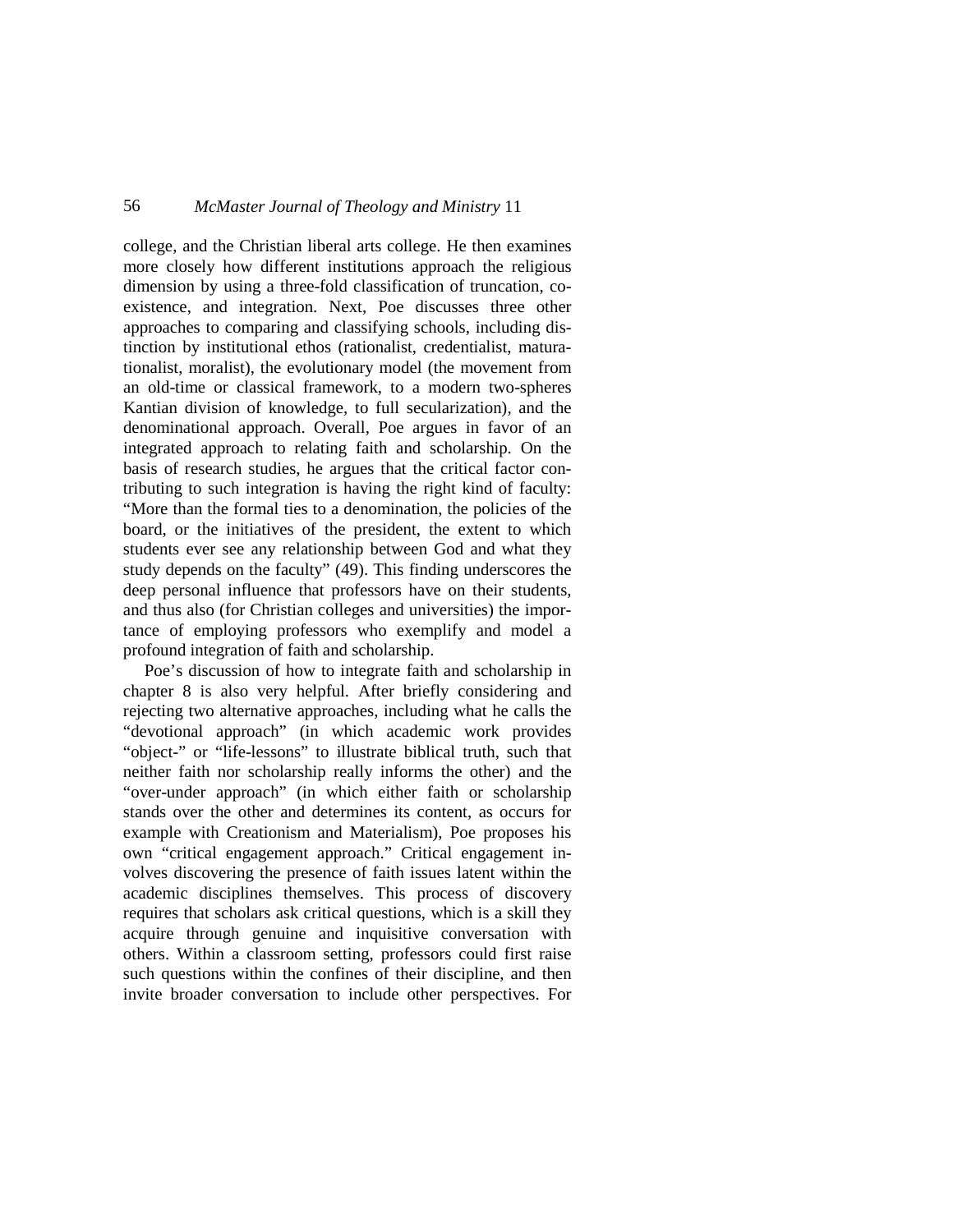example, the question "what does it mean to be human" can be addressed within a specific discipline (e.g., natural science, social sciences, arts and humanities) yet it also invites broader reflection and discussion, which the Christian professor should stimulate and encourage. In the context of a Christian university, professors have the liberty to raise more direct questions that bring Christian worldview into contact with particular subjects.[5](#page-29-0) Another way for Christian professors to raise critical questions is to expose the presuppositions and assumptions embedded in the theories and methodologies prevalent in their discipline. In fact, Poe asserts that it is the *responsibility* of Christian scholars to offer their discipline a critique of its prevailing assumptions. Christian scholars must therefore acquire the necessary philosophical tools for raising such critical questions and observations. One way they can do this is by familiarizing themselves with the work of scholars who write philosophically about their discipline (for example, scientists should be aware of the key issues in the philosophy of science). Throughout the chapter Poe gives several instructive examples that illustrate his proposal of critical engagement. He also directs the reader to other helpful resources for doing this kind of work.

### *Other Important Resources*

This essay has reviewed several books with the aim of introducing Christian scholars and professors to some of the best resources currently available on the topic of Christian worldview and the academic vocation. It began by identifying books that professors might find helpful as textbooks for students in a course on Christian worldview. It then discussed three books that aim to equip and inform Christian scholars and professors themselves, by casting a vision for what it means to think and teach

<span id="page-29-0"></span><sup>5.</sup> For example: Biology: To what extent, if any, should genetic engineering be used to enhance human well-being? Economics: What is the relationship between the quest for profitability and the Christian call for compassion and justice? Poe provides a list of such questions (including these) in *Christianity in the Academy*, 159.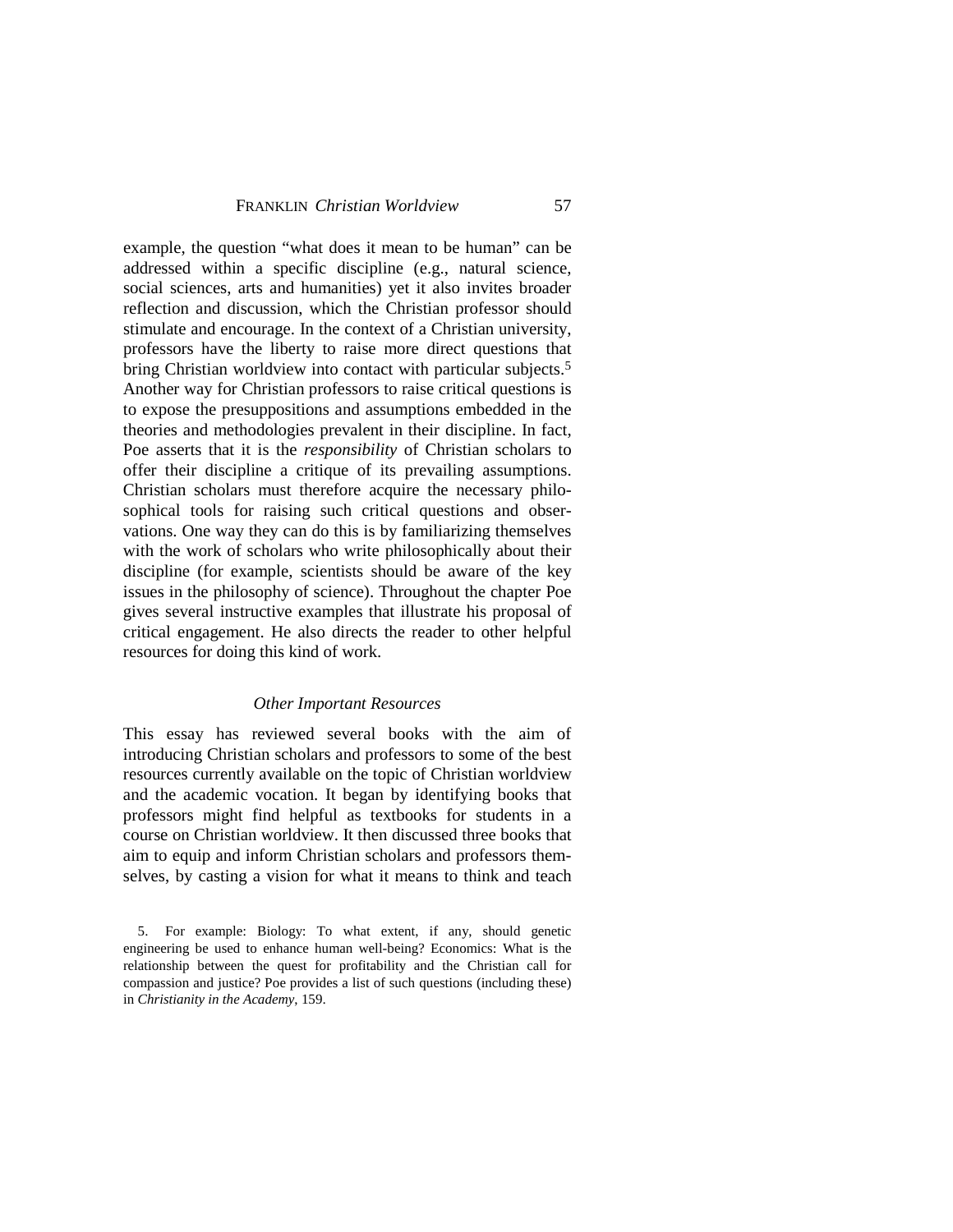"Christianly" about one's academic discipline and to serve the kingdom of God through one's vocation while preserving the intrinsic integrity of one's chosen discipline. I now conclude this essay by offering a list of other resources that readers may pursue at their own leisure according to their own interests. This list is by no means exhaustive, but it does provide several avenues that lead on to other resources and connections for further study and development.

### *Organizations:*[6](#page-30-0)

American Scientific Affiliation: a fellowship of men and women in science and disciplines that relate to science who share a common fidelity to the Word of God and a commitment to integrity in the practice of science.

Online: http://www. asa3.org/.

Journal: *Perspectives on Science and Christian Faith*. Journal Online: http://www.asa3.org/ASA/PSCF.html.

- Canadian Scientific and Christian Affiliation: exists for the purpose of investigating any area relating Christian faith and science and making known the results of such investigations for comment and criticism by the Christian community and by the scientific community. Online: http://www.csca.ca/.
- Chuck Colson Center for Christian Worldview: The Colson Center presents a research, study, and networking center for growing in a Christian worldview. The Center provides opportunities for searching a wide range of documents and other materials, joining a learning community, acquiring materials for training others, networking with likeminded Christians, and staying abreast of the latest in Christian worldview thinking.

Online: http://www.colsoncenter.org/wfp-home.

<span id="page-30-0"></span><sup>6.</sup> Descriptions given here reflect or reproduce those posted on the internet on each organization's web site.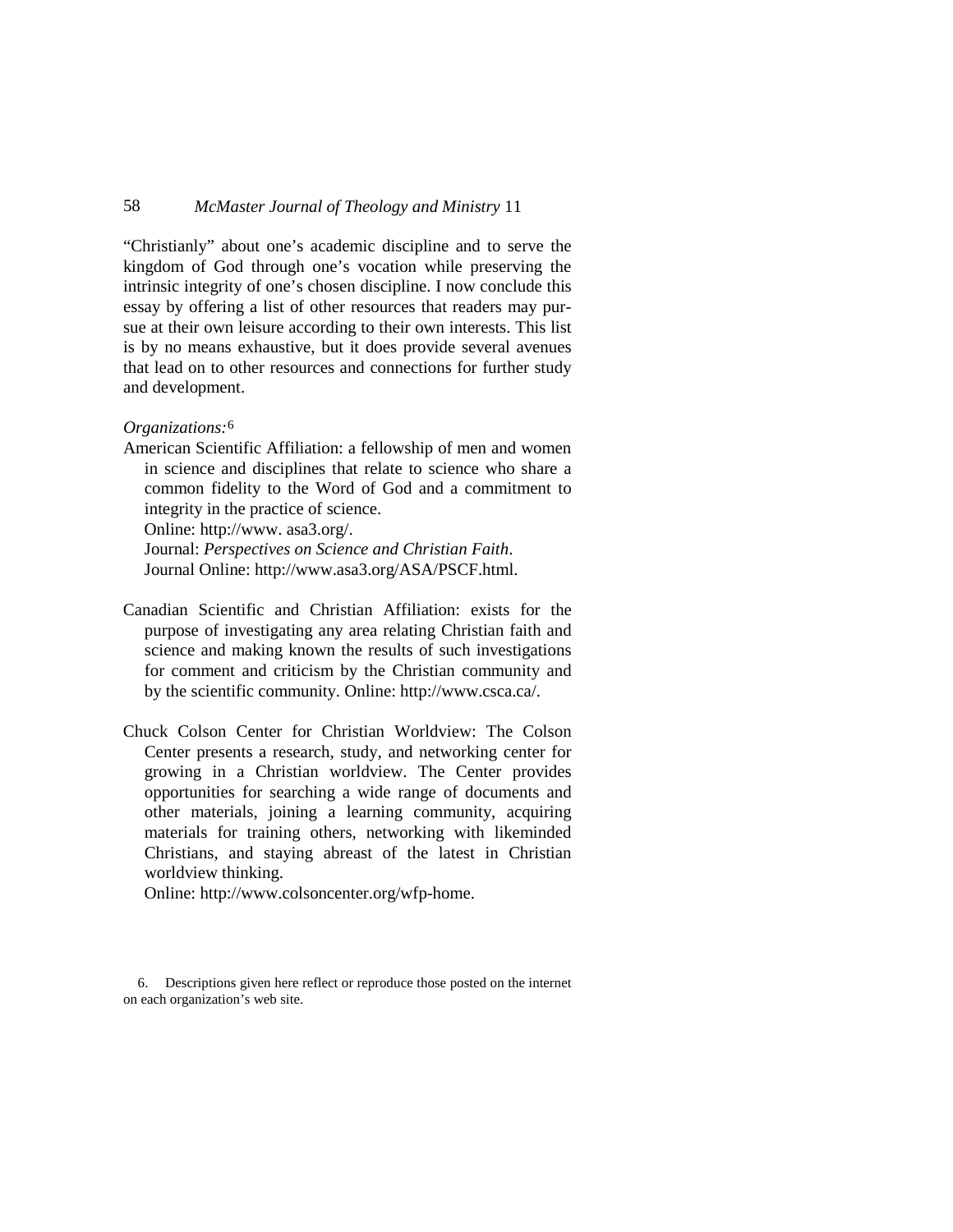- C. S. Lewis Foundation: dedicated to advancing the renewal of Christian scholarship and artistic expression throughout the mainstream colleges and universities, and by extension, the culture at large. Online: http://www.cslewis.org/ Journal: *In Pursuit of Truth*. Journal Online: http://www.cslewis.org/journal/.
- Imago: Imago strives to affirm the artistic gift and find ways to encourage and facilitate creative initiatives in the arts that will make a contribution to Canadian cultural life. As a faith based organization its values are rooted in the Judeo-Christian tradition. Imago advocates an open but not uncritical engagement of social and cultural trends and promotes art that manifests both relevance and integrity. Online: http://www.imago-arts.on.ca/.
- Intervarsity Graduate and Faculty Ministry: its calling is to announce the good news and train disciples among the people who decide major world issues—professionals and academics working amidst the culture-shaping institutions of education, research, business, medicine, law, and government. Online: http://www.intervarsity.org/gfm/.
- Regent College Marketplace Institute: The Institute is a public theology think tank that, through its research, publications, and activities exists to support and promote the transformational impact of the Christian faith throughout all aspects of modern life. It does so by engaging directly in the public marketplace of ideas and debate, and by equipping and envisioning Christians and churches in their varied vocations in society.

Online: http://www2.regent-college.edu/marketplace/.

Veritas Forum. Creates forums for the exploration of true life to inspire the shapers of tomorrow's culture to connect their hardest questions with the person and story of Jesus Christ. Online: http://www.veritas.org/ (includes articles and lectures from leading scholars).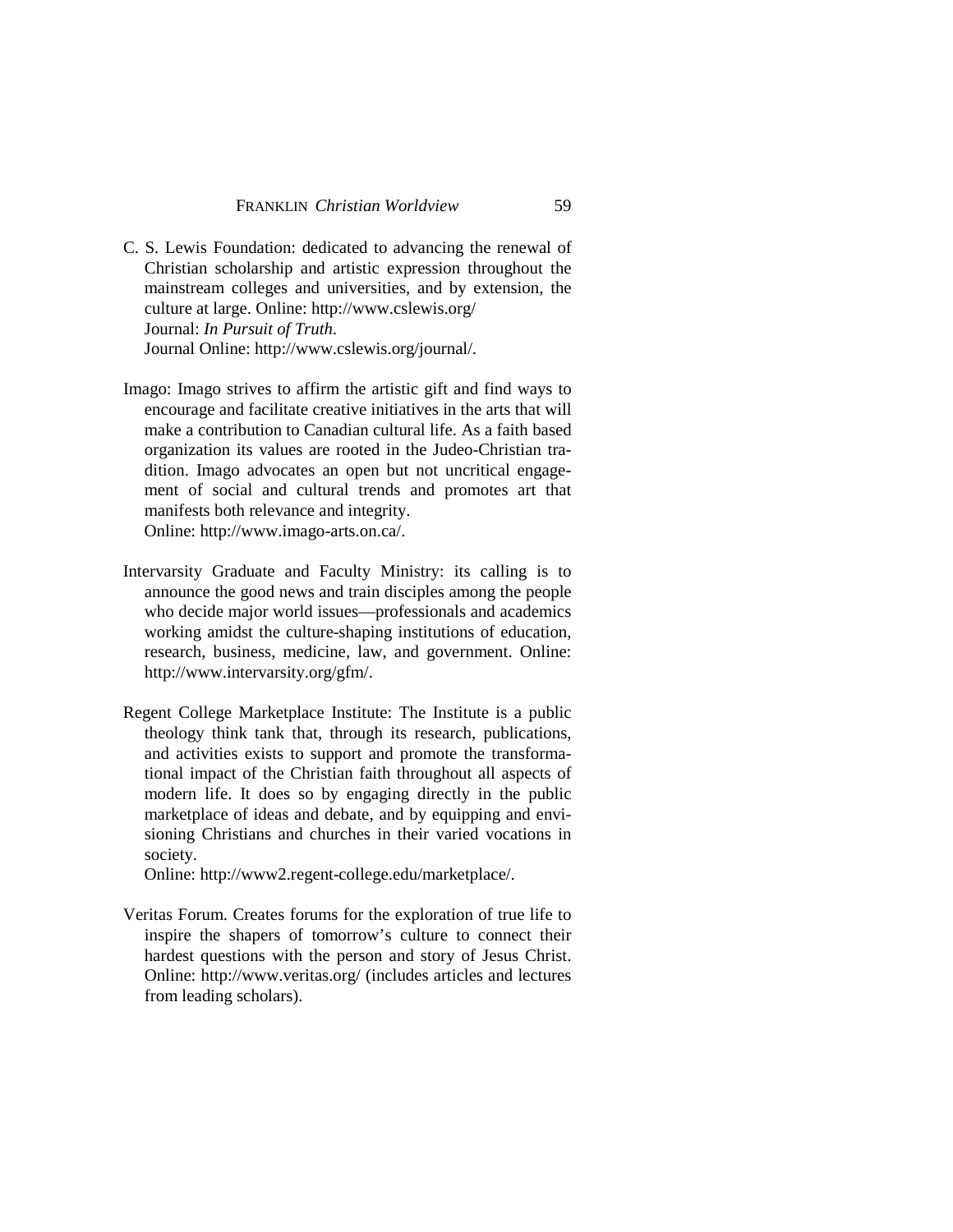*Other Journals Online:*

*Books and Culture*: http://www.christianitytoday.com/bc/.

*Christian Scholar's Review:* http://www.csreview.org/.

*Crux* (Regent College): http://www.regent-college.edu/crux/.

*First Things*: www.firstthings.com.

*Mars Hill Audio Journal*: http://www.marshillaudio.org/.

*Touchstone*: http://www.touchstonemag.com/.

*Books:*

- Holmes, Arthur F. *The Idea of a Christian College*. Grand Rapids: Eerdmans, 1975.
- Kullberg, Kelly Monroe. *Finding God beyond Harvard: The Quest for Veritas*. Downers Grove, IL: InterVarsity Press, 2006.
- Marsden, George M. *The Outrageous Idea of Christian Scholarship*. New York; Oxford: Oxford University Press, 1997.
- Moreland, J. P., and William Lane Craig. *Philosophical Foundations for a Christian Worldview*. Downers Grove, IL: InterVarsity Press, 2004.
- Noll, Mark A. *The Scandal of the Evangelical Mind*. Grand Rapids: Eerdmans, 1994.
- Plantinga, Cornelius Jr. *Engaging God's World: A Christian Vision of Faith, Learning, and Living*. Grand Rapids: Eerdmans, 2002.